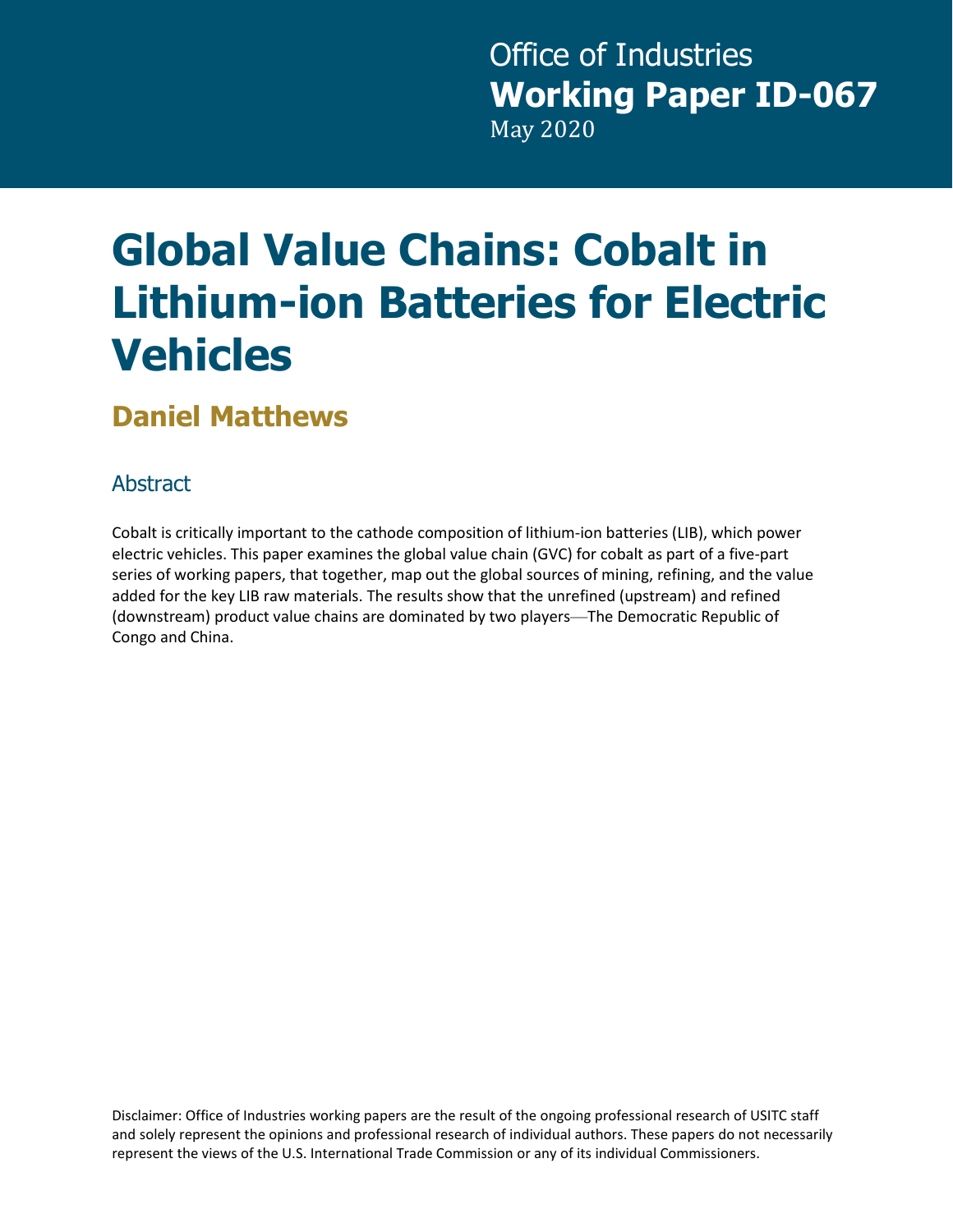## U.S. international Trade Commission

#### **Batteries for Electric Global Value Chains: Cobalt in Lithium-ion Vehicles**

**Daniel Matthews** 

Office of Industries Office of Industries<br>U.S. International Trade Commission (USITC) April 2020

 The author is staff with the Office of Industries of the U.S. International Trade Commission (USITC). Office of Industries working papers are the result of the ongoing professional research of USITC staff. Working papers are circulated to promote the active exchange of ideas between USITC staff and recognized experts outside the USITC, and to promote professional development of office staff by encouraging outside professional critique of staff research.

 This paper represents solely the views of the author and is not meant to represent the views of the U.S. International Trade Commission or any of its Daniel Matthews, Office of Industries, U.S. International commissioners. Please direct all correspondence to Trade Commission, 500 E Street, SW, Washington, DC 20436, telephone: Phone 202-205-5991, email: [Daniel.Matthews@usitc.gov.](mailto:Daniel.Matthews@usitc.gov)

The author would like to thank Pedro Cardenas, Dylan Carlson, Robert Carr, Samantha DeCarlo, Tamar Khachaturian, Linda Linkins, Sarah Scott, and others for their review and comments, and Byron Barlow and Monica Sanders for their administrative support.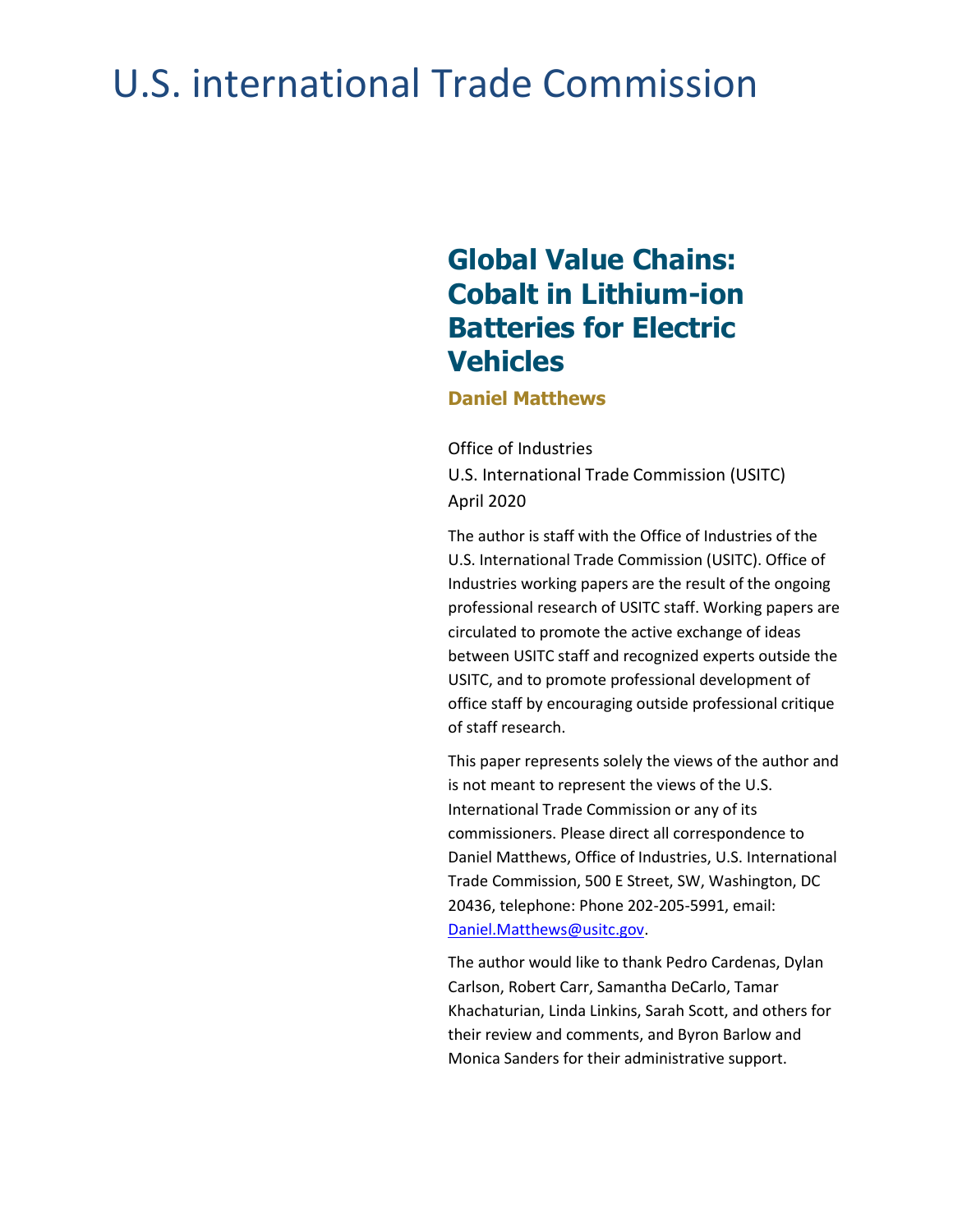# **Global Value Chains: Cobalt in Lithium-ion Batteries for Electric Vehicles**

 April 2020 No. ID-20-067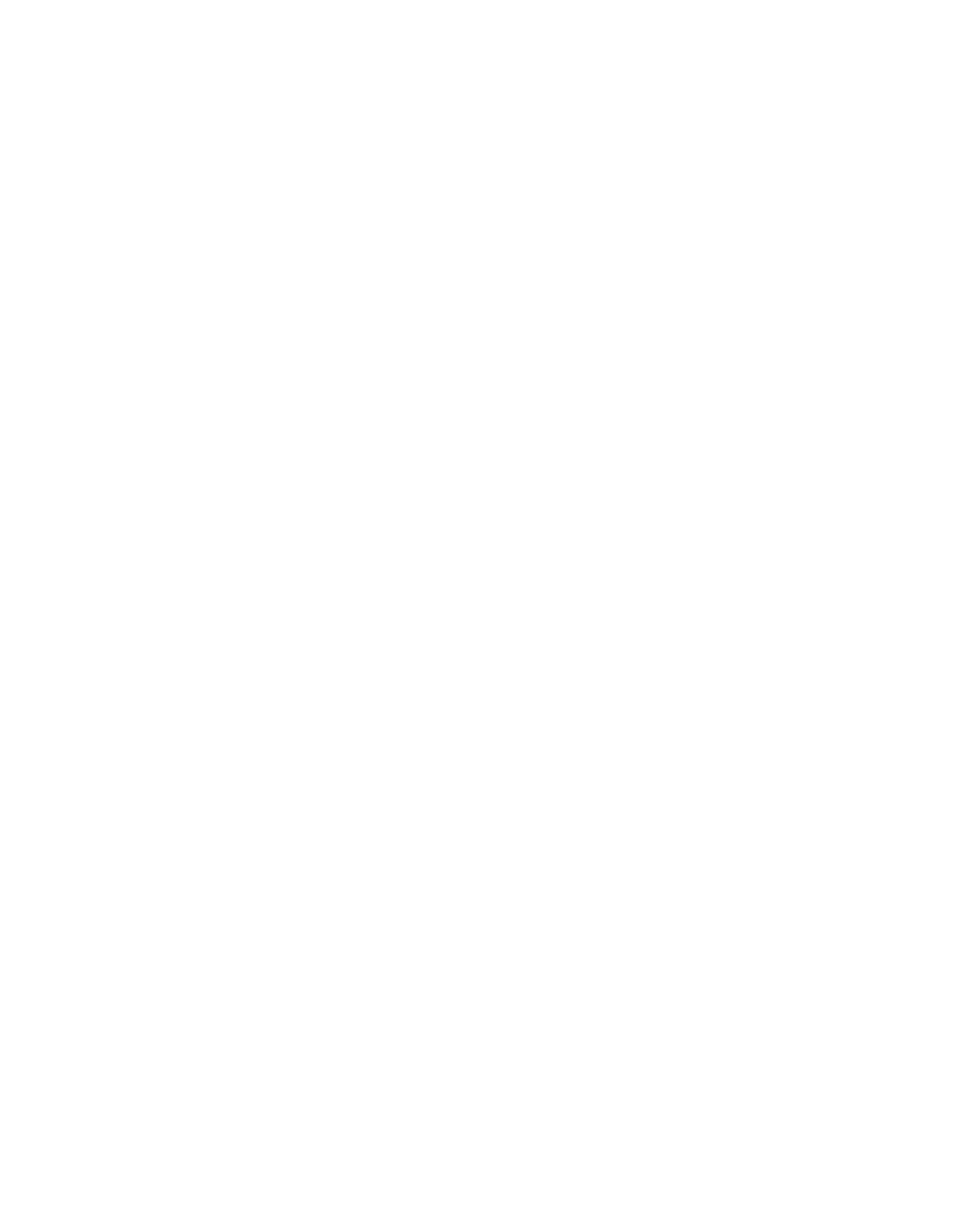*This working paper was prepared by:* 

Daniel Matthews

 *Administrative Support Byron Barlow*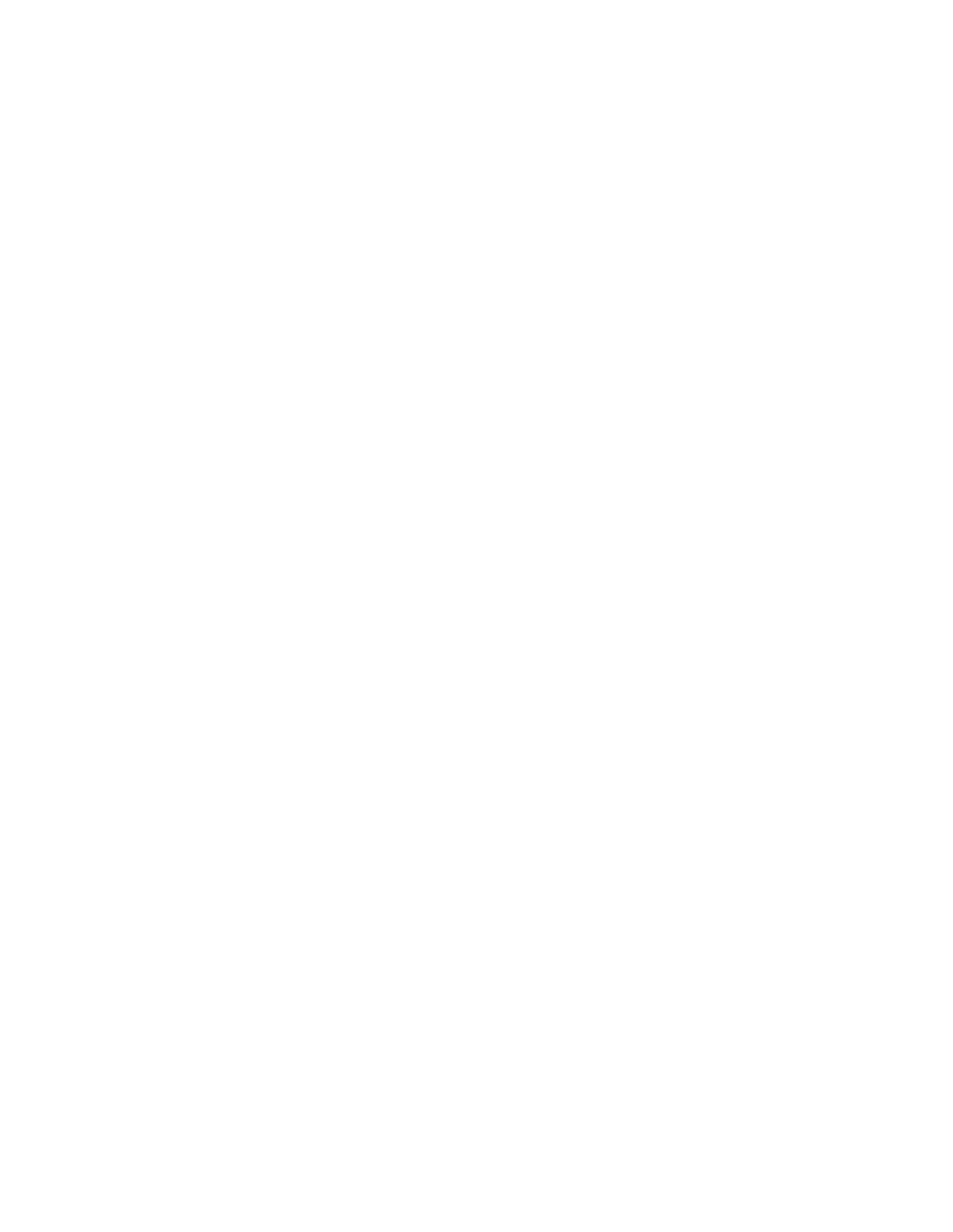#### **Introduction**

 This article is one of a series of five working papers examining the global value chains (GVCs) for the key batteries (LIBs) that power electric vehicles (EVs).<sup>[1](#page-6-0)</sup> In recent years, global trade in cobalt ores and highly volatile. There have also been concerns regarding the security of cobalt supplies due to the political instability of the Democratic Republic of the Congo (DRC), the world's largest source of mined cobalt ores mined in the DRC are transported to refineries in China and other countries where they are materials used to manufacture the cathode material of LIBs, which are used to power EVs.<sup>2</sup> raw materials—cobalt, lithium, graphite, and nickel—that are critical to the composition of lithium-ion refined cobalt products used in LIBs has increased, and global prices for these materials have been cobalt (HS 2605.00), as well as the concentration of global cobalt refining capacity in China. In general, processed into refined cobalt (e.g., HS 2822.00, HS 8105.20). These refined chemicals are important

 for mining and processing cobalt ores and concentrates (HS 2605.00) into refined products such as cobalt oxides and hydroxides (HS 2822.00) and unwrought cobalt (HS 8105.20). Two geographic case studies are then provided: one study is on the DRC, the largest source of cobalt ores and concentrates (HS 2605.00) and the second is on China, the world's largest producer of cobalt oxides and hydroxides (HS 2822.00) and refined cobalt (HS 8105.20). Finally, the last section discusses the global value chain indicators associated with trade in this intermediate good. This paper provides an overview of the global cobalt industry and the value added to cobalt as it moves through the global supply chain from its cobalt-bearing metal ore form to a refined product. The paper explains the product's attributes, sources, processing, and global market. In terms of organization, the paper first provides an overview of the role of cobalt in LIBs. The second section discusses the methods

 The main materials discussed throughout this paper are traded at the global Harmonized System (HS) 6- (HS 8105.20). These two products (HS 2822.00 and 8105.20) are collectively referred to as "refined" (see digit subheading level include cobalt ores and concentrates (HS 2605.00); referred to as "unrefined," cobalt oxides and hydroxides (HS 2822.00); and refined (i.e. unwrought) products of cobalt metallurgy table 1). While another refined cobalt product—cobalt sulfate—is widely used in the manufacturing of LIB cathodes, trade data for this product are not presented or discussed throughout this paper because

<span id="page-6-0"></span> three other key materials—lithium, nickel, and graphite—used in the production of lithium-ion batteries cell. An <sup>1</sup> This paper uses the terms "global value chain" (GVC) and "global supply chain." Global supply chains are similar to global value chains—and have some overlap—but are a slightly different concept. Supply chains generally entail a focus on logistics—moving the original material, through sourcing, refinement if necessary, and transport, to a final product that is delivered to the customer. Unlike global value chains, global supply chains do not entail analysis of the value added during the different stages of manufacture, but rather the path the product follows from inception to final delivery (Scott and Ireland, forthcoming). Forthcoming working papers by the USITC staff in the Natural Resources and Energy Division of the Office of Industries are related to the global value chains for overview paper will introduce these materials and the global value chain for these products.

<span id="page-6-1"></span> $2$  In an electrocyclic cell, which includes batteries, the cathode is a positive (oxidizing) electrode that acquires reaction. electrons, in this case lithium-ions, through the external circuit and is reduced as part of the electrochemical reaction.<br>United States International Trade Commission | 1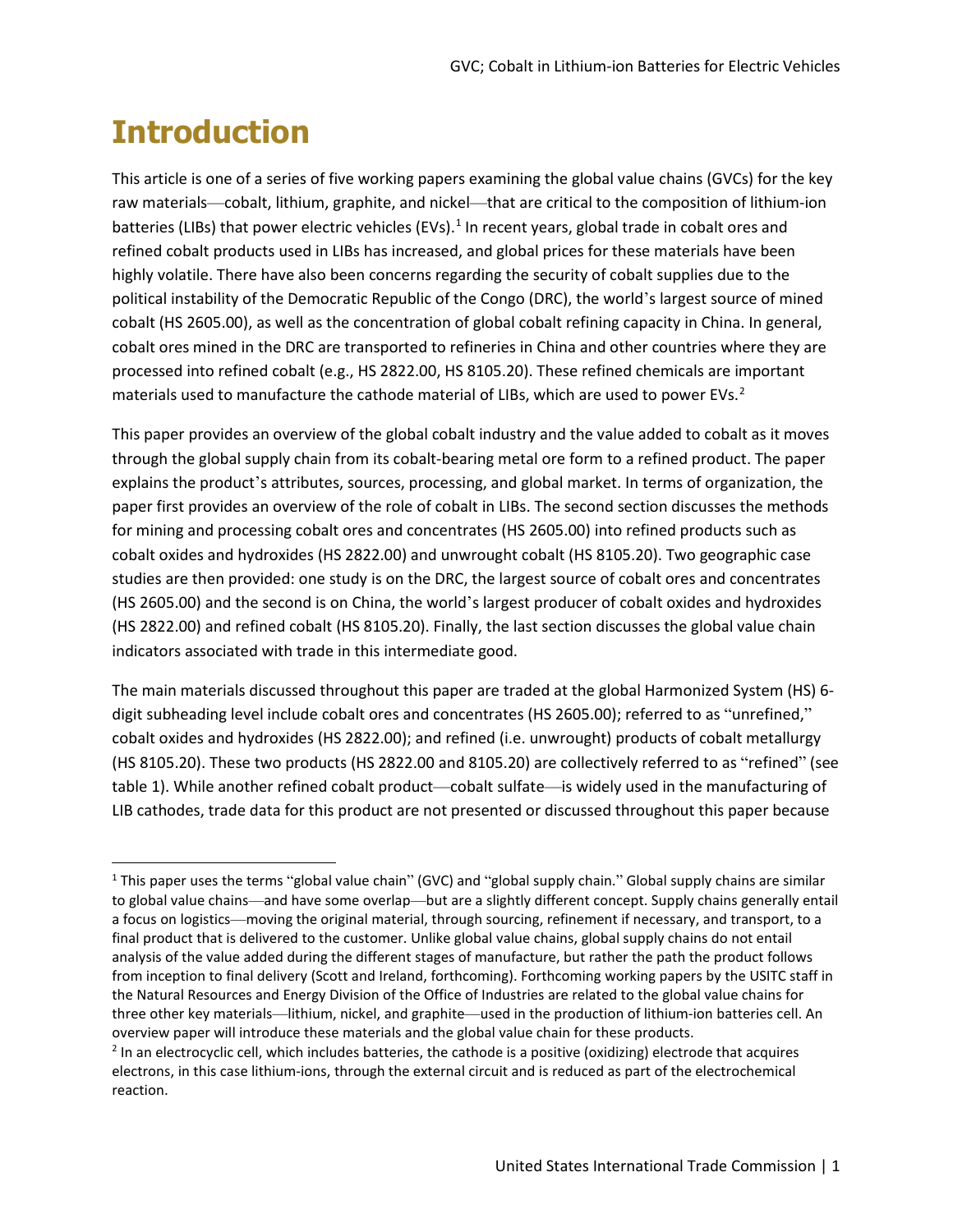trade in this product is not measured or reported at the HS 6-digit level, the most detailed level at which global trade data is harmonized.<sup>[3](#page-7-0)</sup>

| $\frac{1}{2}$ and $\frac{1}{2}$ contracts to the statistic contract the country source |                      |                                                               |                                                                           |  |  |  |
|----------------------------------------------------------------------------------------|----------------------|---------------------------------------------------------------|---------------------------------------------------------------------------|--|--|--|
| <b>Cobalt material</b>                                                                 | <b>HS Subheading</b> | Source(s)                                                     | <b>Description</b>                                                        |  |  |  |
| "Unrefined"                                                                            | 2605.00              | DRC (Russia, Australia,                                       | Raw ores and concentrates                                                 |  |  |  |
| Raw cobalt ores and                                                                    |                      | Canada, and Cuba to a                                         | obtained as a byproduct from                                              |  |  |  |
| concentrates                                                                           |                      | lesser extent)                                                | nickel and copper mining<br>operations                                    |  |  |  |
| "Refined"<br>cobalt oxides and<br>hydroxides                                           | 2822.00              | China (Belgium to a lesser<br>extent)                         | Refined product processed<br>from cobalt ores and<br>concentrates         |  |  |  |
| "Refined"<br>Unwrought cobalt                                                          | 8105.20              | China (Finland, Belgium,<br>and Canada to a lesser<br>extent) | Refined cobalt product<br>processed from cobalt ores<br>and concentrates. |  |  |  |

| Table 1 Cobalt products, by HS subheading and country source |  |  |
|--------------------------------------------------------------|--|--|
|--------------------------------------------------------------|--|--|

Source: IHS Markit, Global Trade Atlas (accessed September 24, 2019).

Note: Global trade data for cobalt sulfates, another form of refined cobalt, are not harmonized at the six-digit level. HTS 2833.29.1000 is the U.S. Harmonized Tariff Schedule statistical reporting number for U.S. imports of cobalt sulfate.

#### **Electric Vehicle Lithium-Ion Batteries**

Lithium-ion batteries (LIBs) power electric vehicles (EVs) and nearly all consumer electronics. Consumers demand EVs for their potential to reduce carbon dioxide (CO<sub>2</sub>) emissions and other pollutants released by conventional vehicles (with internal combustion engines, ICE). In addition, EV demand growth partly reflects LIB cost improvements in the global supply chain for key LIB materials, battery technology innovations, and government incentives to defray costs (Scott and Ireland, forthcoming).

 unlike ICE passenger vehicles which compete based on engine and transmission, EVs compete based on (see figure 1) which contributes to variances in battery properties such as specific energy density comparing NMC and NCA. Research by DeCarlo and Matthews (2019) highlights the importance of Previous research has examined the importance of EV batteries (particularly LIBs) and their inputs, as well as the structure of the global EV battery supply chain. Coffin and Horowitz (2018) note the supply chain for EVs is similar to traditional internal combustion engine (ICE) passenger vehicles, however their battery types. The most common LIB composition for EVs is lithium-nickel-manganese-cobalt-oxide ("NMC"), however it should be noted that lithium-nickel-cobalt-aluminum oxide ("NCA") batteries are found in the best-selling EVs in the United States.<sup>[4](#page-7-1)</sup> The difference between the LIBs is their composition cobalt as a material in both NMC and NCA batteries, as well as the global supply constraints for cobalt used in these battery types.<sup>5</sup> Both papers indicate that a projected rise in global demand for EVs and

<span id="page-7-0"></span>respectively. USITC DataWeb/USDOC (HTS subheading 2833.29 and 2833.29.1000; accessed May 15, 2020). 3 The United States Harmonized Tariff Schedule statistical reporting number for cobalt sulfate is 2833.29.1000. In 2018 and 2019, U.S. imports of cobalt sulfate totaled \$17.2 million and \$8.8 million, respectively, while U.S. imports of all products classified under HS 6-digit subheading 2833.29 totaled \$193.2 million and \$132.7 million,

<span id="page-7-2"></span>

<span id="page-7-1"></span><sup>&</sup>lt;sup>4</sup> Coffin, David, and Jeff Horowitz, "The Supply Chain for Electric Vehicle Batteries," December 2018, 3.<br><sup>5</sup> DeCarlo, Samantha, and Daniel Matthews, "More Than a Pretty Color-The Renaissance of the Cobalt Industry," February 2019, 9.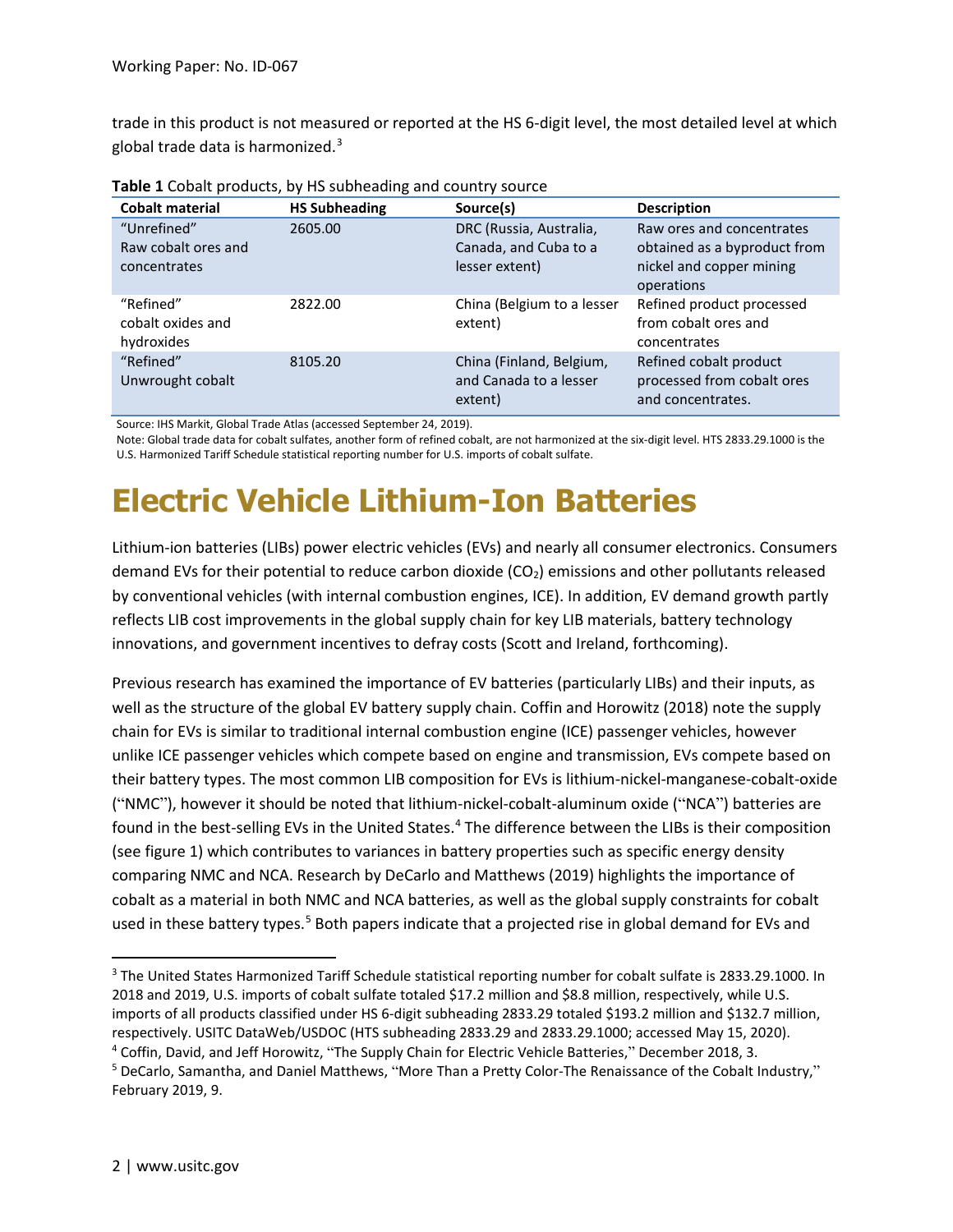their increasing share of the global automobile market will likely lead to a rise in demand for LIBs and their respective inputs (e.g. cobalt).[6](#page-8-0) 





Source: Visual Capitalist, January 2017.

Notes: \*LCO batteries have the highest concentration of cobalt, however they are not commonly used in EVs. \*\*NMC batteries are commonly used in EVs and electric motorbikes.

### **Cobalt's Attributes and LIB Role**

 Cobalt is a metal valued for its hardness, resistance to corrosion, high energy density relative to other vehicles (particularly EVs), and cemented carbides, among others.<sup>8</sup> metals, and its ability to withstand high temperatures.<sup>[7](#page-8-1)</sup> End uses for cobalt include a variety of commercial and industrial applications, including catalysts for the chemical and petrochemicals industries, superalloys for gas turbines and aerospace engines, batteries for electronic devices and

 Cobalt is a key material used in one of the most widely recognized battery types—LIBs. According to one extend vehicle-driving range.<sup>[10](#page-8-4)</sup> estimate, cobalt helps the battery retain about 80 percent of its power capacity after several thousand recharging cycles, thereby extending the standard lifetime of the battery.<sup>[9](#page-8-3)</sup> This attribute is important for the EV manufacturing industry where there is a demand for lighter, more powerful batteries that can

<span id="page-8-0"></span><sup>6</sup> Coffin and Horowitz, "The Supply Chain for Electric Vehicle Batteries," December 2018, 16; DeCarlo and Matthews, "More Than a Pretty Color-The Renaissance of the Cobalt Industry," February 2019, 6-8, 17.<br><sup>7</sup> Royal Society of Chemistry, "Periodic Table: Cobalt" (accessed September 5, 2018).<br><sup>8</sup> Other end uses for cobalt incl

<span id="page-8-1"></span>

<span id="page-8-2"></span><sup>&</sup>quot;BU-310: How Does Cobalt Work in Li-ion?" accessed December 30, 2019; Shedd, "Cobalt Statistics and Information," July 25, 2018.<br><sup>9</sup> Rajamanickam, "The Future of Electric Vehicles Lies in the Sourcing of Lithium and Cobalt for Batteries," August 1,

<span id="page-8-3"></span><sup>2018.</sup> 

<span id="page-8-4"></span><sup>&</sup>lt;sup>10</sup> Ramsey, "Energy Density of EV and Gasoline Powertrains will Converge," May 18, 2016.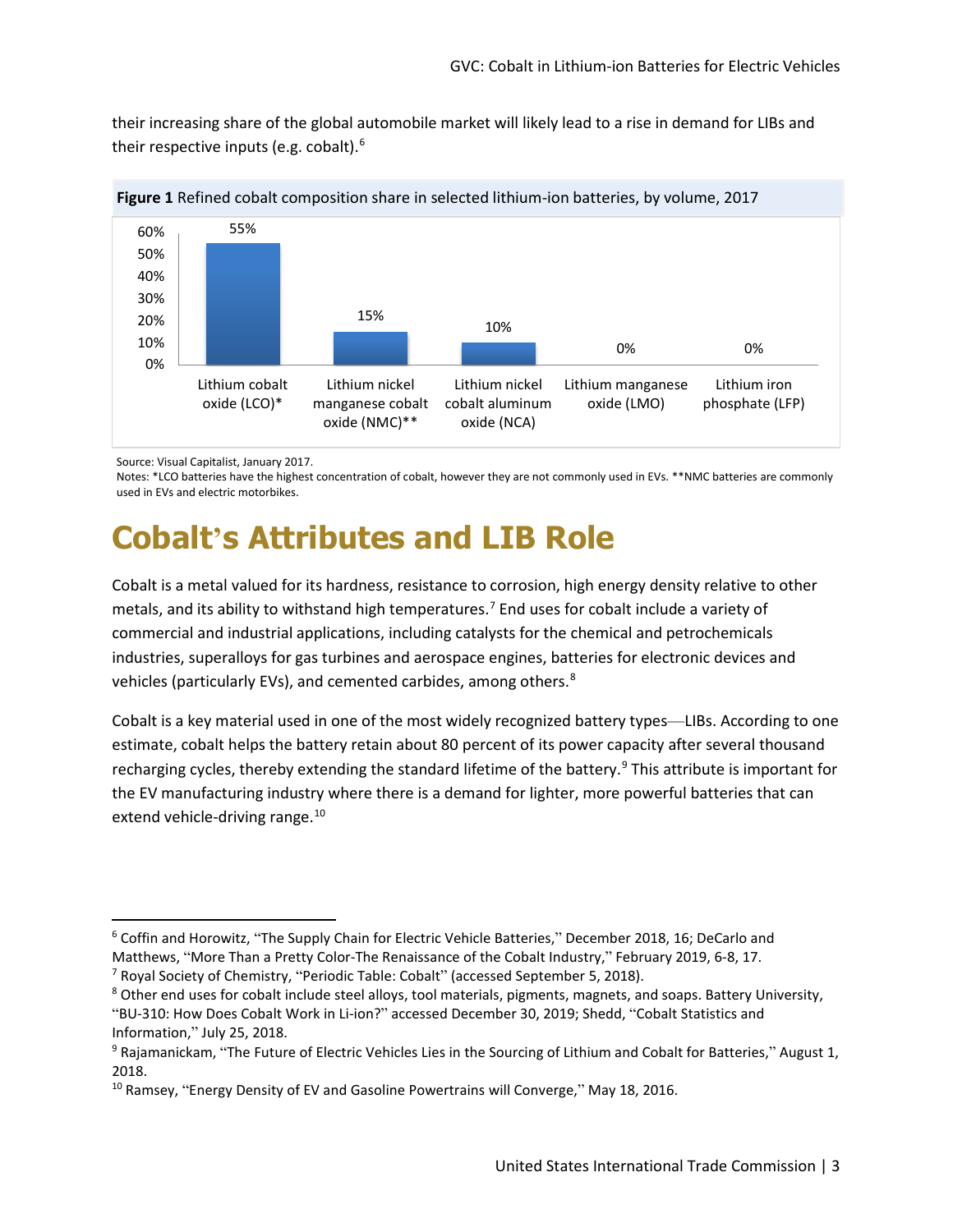There are several types of LIB chemistries, some of which do not use cobalt. Of the five major types of LIB cells listed in figure 1, NMC and NCA are the commonly used LIBs in EVs.<sup>11</sup> According to various industry sources, NMC batteries, particularly NMC-622, is the most common type of LIB used in EVs.<sup>[12](#page-9-1)</sup>

### **Cobalt Refining Process**

 concentrate, arsenide ore, and nickel-laterite ore—all of which use a different refining process to extract the cobalt from the ore (HS 2605.00).<sup>[13](#page-9-2)</sup> Large industrial-scale miners and smaller artisanal miners in the DRC obtain cobalt from copper-cobalt sulfide ores (see figures 2 and 3). Copper-cobalt sulfide ores (HS 2605.00) are the most common source of cobalt ores; the refining process for these products begins by using a separation flotation process that creates air bubbles that carry mineral particles to the the copper. Certain miners complete these first steps of the refining process on site or near the mine; in regions other than where the original mining occurred, usually China, and to a lesser extent, Finland (see page 11). Once it undergoes a pyrometallurgical or hydrometallurgical extractive process, the materials (i.e. cathodes) in China, Japan, and South Korea, for LIBs in electric vehicles and other applications (figures 2 and 3). The primary mineral feedstocks of cobalt are copper-cobalt sulfide ore, cobalt-nickel sulfide surface.<sup>14</sup> Refiners then use chemical reagents that attract cobalt to the bubbles—separating them from together, these processes result in an unrefined cobalt concentrate (HS 2605.00).<sup>15</sup> Unrefined cobalt concentrate is further refined into cobalt metal (e.g. HS 8105.20) and chemicals (e.g. HS 2822.00) using a pyrometallurgical or hydrometallurgical extractive process.[16](#page-9-5) This step in the refining process takes place refined cobalt (e.g., HS 2822.00, HS 8105.20) is then used in the production of battery precursor

<span id="page-9-0"></span> $11$  While lithium-cobalt oxide (LCO) batteries have the highest share of cobalt in the cathode (up to 55 percent), these batteries are more common in smart phones, laptops, and cameras. DeCarlo and Matthews, "More Than a Pretty Color-The Renaissance of the Cobalt Industry," February 2019, 5.<br><sup>12</sup> In NMC-622 lithium ion batteries, nickel makes up 60 percent of the active material, while manganese and cobalt

<span id="page-9-1"></span>

<span id="page-9-2"></span> current technological limitations prevent producers from accessing these sources. Cobalt Institute, "Ores make up 20 percent of the active material. Kay, "6 Lithium-ion Battery Types," July 23, 2018.<br><sup>13</sup> Historically, cobalt has been mined as a secondary product in the mining of copper and nickel. Other potential sources of cobalt ores and concentrates include manganese-cobalt rich nodules along the ocean floor; however, Containing Cobalt" (accessed August 3, 2018). Bell, "Cobalt Metal – Properties, Production, and Applications," March 28, 2018.

<span id="page-9-3"></span>subheadings other than HS 2605.00. <sup>14</sup> Trade data for copper-cobalt sulfide ores and other ores that cobalt is commonly found in may be captured in HS

<span id="page-9-4"></span> $15$  In fact, there is evidence that suggests this is becoming more widespread throughout the DRC. These firms then export the refined product (usually cobalt oxides and hydroxides (HS 2822.00)) to other markets, but primarily China.

<span id="page-9-5"></span><sup>&</sup>lt;sup>16</sup> Encyclopedia Britannica, "Cobalt Processing" (accessed August 6, 2018).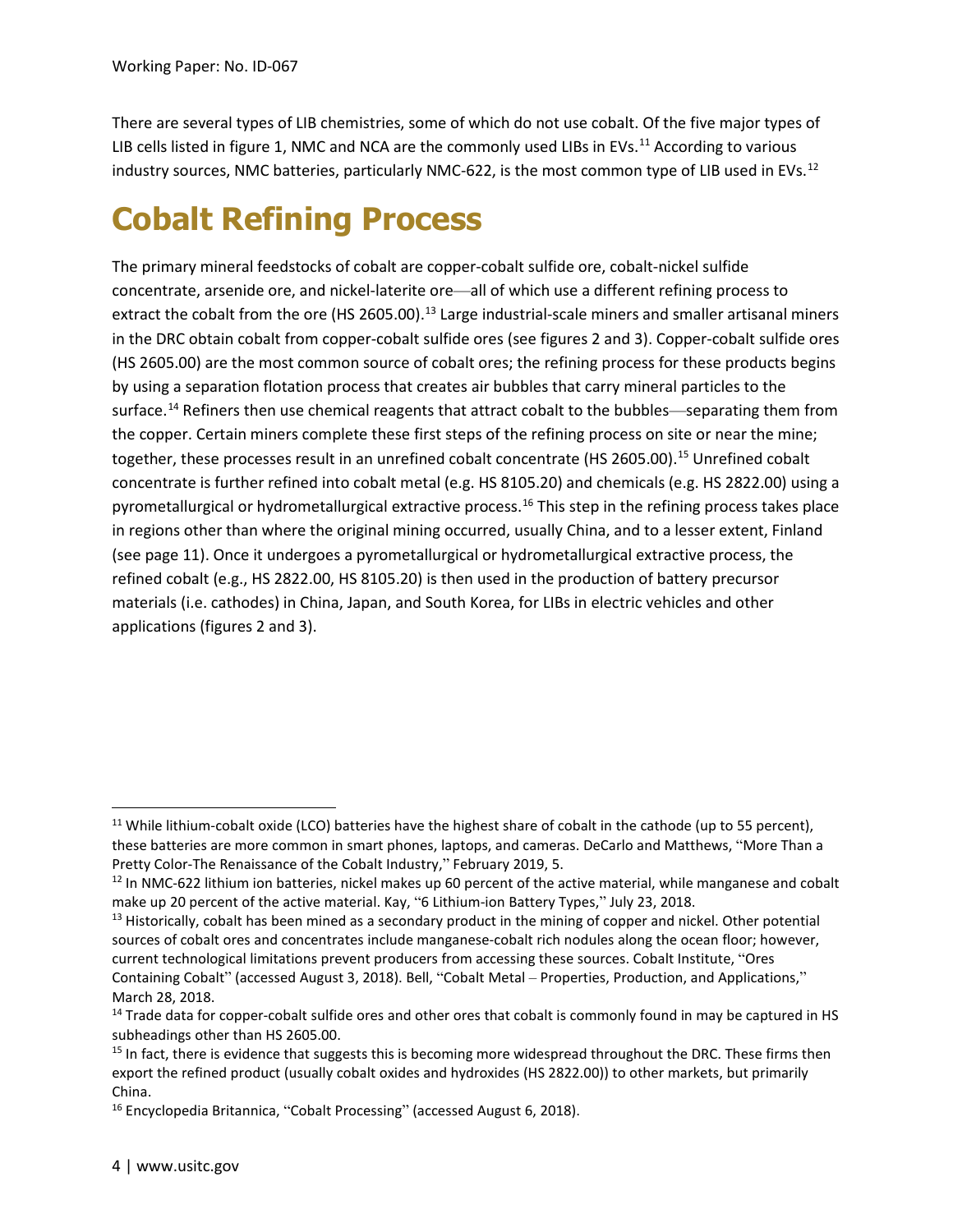



Source: Felter, "The Cobalt Boom," June 15, 2019.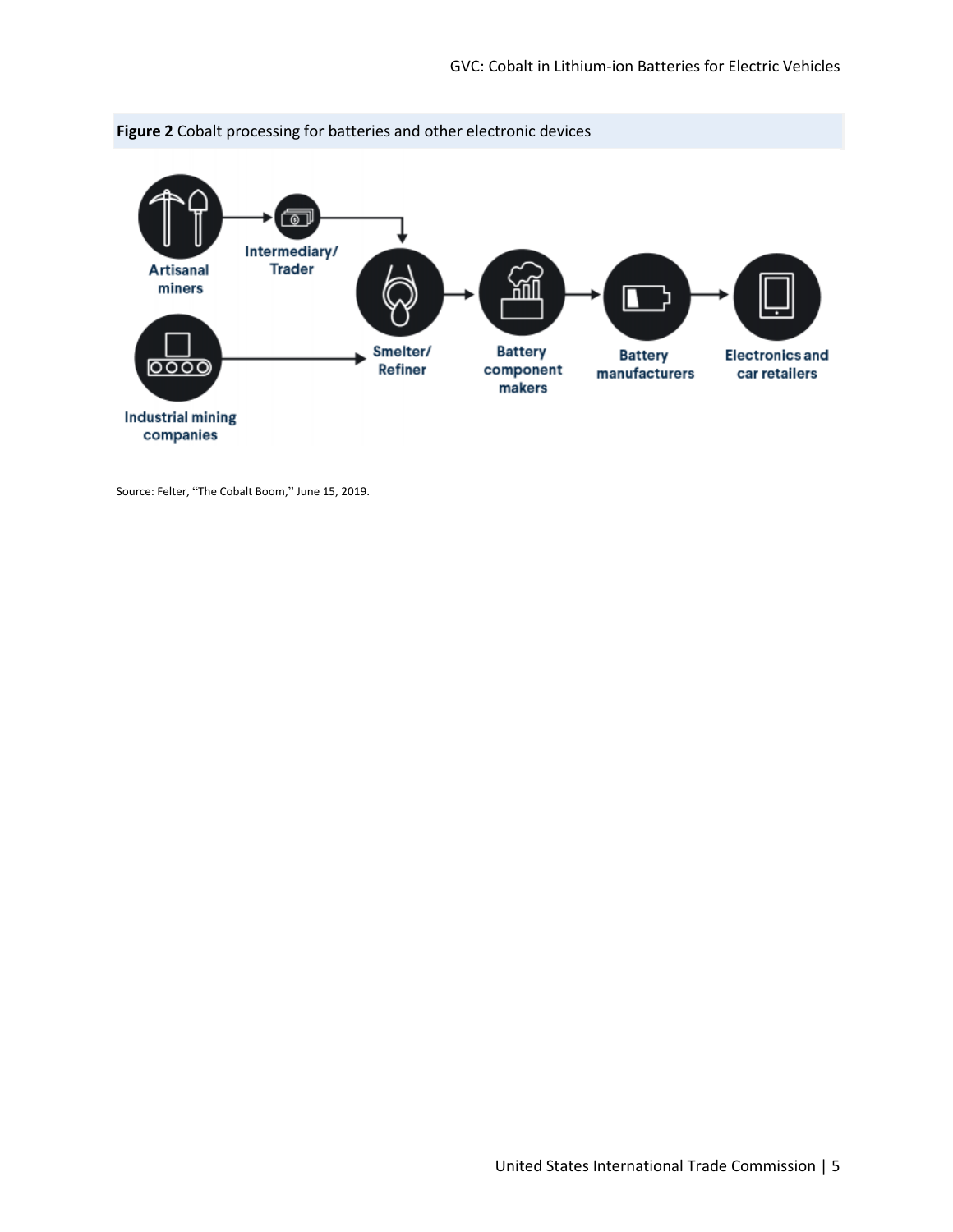#### **Figure 3** Overview of the global supply chain for cobalt used in batteries



Source: DeWinter-Schmitt, "What Do You Know About Batteries" (accessed May 18, 2020).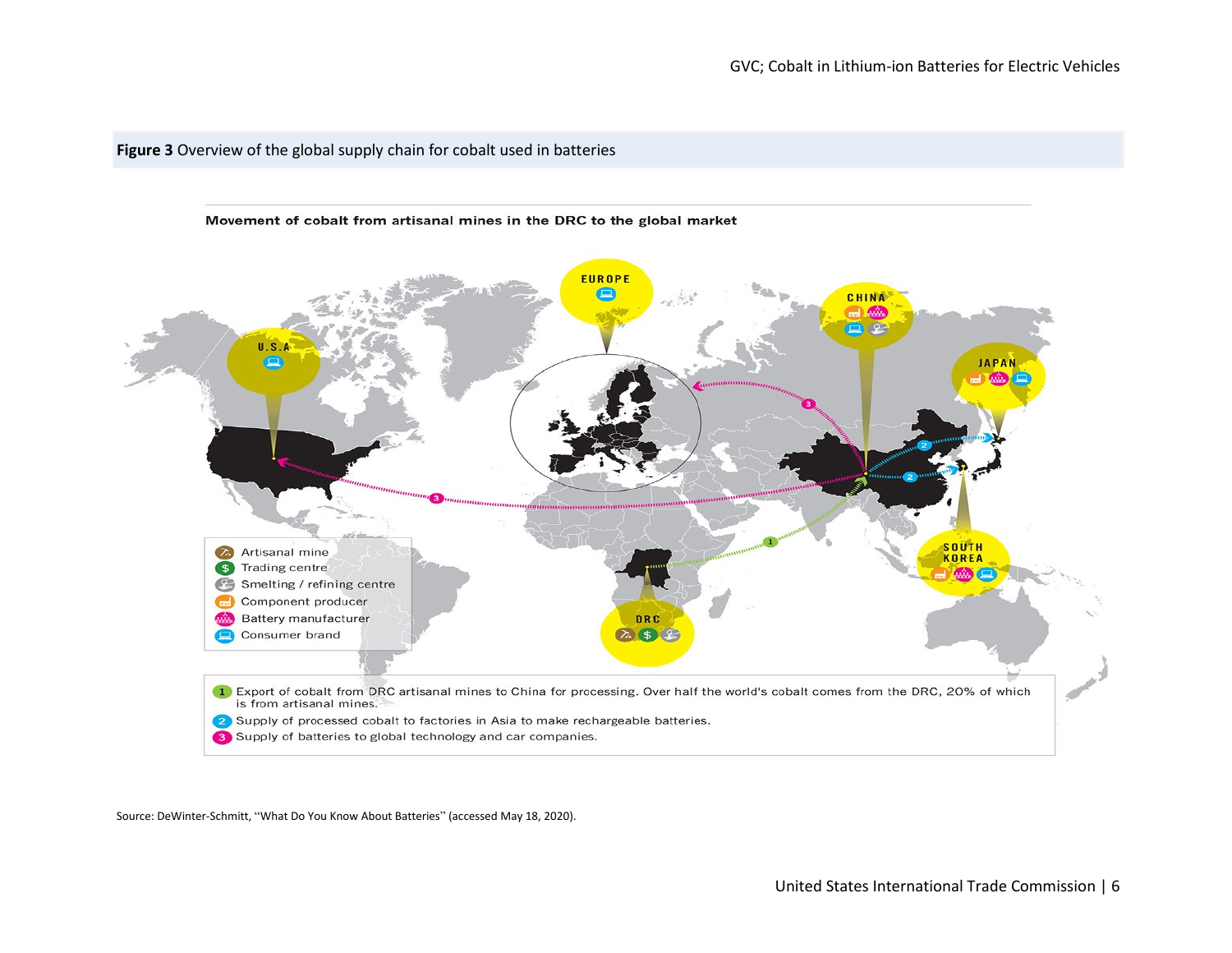### **Major Sources of Unrefined Cobalt**

 a byproduct of copper and nickel mining. Unrefined cobalt is principally found in the African copper-belt region (primarily the DRC), Russia, Cuba, Australia, and the Philippines—all countries that have an abundance of copper and/or nickel deposits (figure 4).<sup>[17](#page-12-0)</sup> Most of the world's largest cobalt mining firms active copper mining operations throughout the DRC.<sup>[18](#page-12-1)</sup> Another firm—Vale—also produces unrefined Zambia, while smaller producers account for the remaining production in Cuba, and Philippines. Table 2 presents an overview of the estimated unrefined cobalt production (HS 2605.00) by major mining firms, As mentioned earlier, unrefined cobalt (cobalt ores and concentrates, HS 2605.00) is produced largely as (including Glencore, China Molybdenum (CMOC) International, Fleurette Group, and Gécamines) have cobalt, however, it is not active in the DRC and obtains cobalt from nickel mining operations in Canada. In addition to its facilities in the DRC, Glencore also has cobalt mining operations in Australia and and figure 4 presents the largest sources of unrefined cobalt, by country.

 **Table 2** Major cobalt mining (HS 2605.00) firms, headquarters, active operations (by country) and 2018 estimated production

|                          |                        | <b>Countries with active</b>                | 2018 production |
|--------------------------|------------------------|---------------------------------------------|-----------------|
| Firm                     | <b>Headquarters</b>    | mining operations                           | (metric tons)   |
| Glencore                 | Baar, Switzerland      | Australia, DRC, Zambia                      | 42,200          |
| <b>CMOC</b>              | Luoyang, China         | DRC.                                        | 18,747          |
| Vale                     | Rio de Janeiro, Brazil | Canada, New Caledonia<br>(French territory) | 5,093           |
| Gécamines                | Lubumbashi, DRC        | <b>DRC</b>                                  | 4,167           |
| Eurasian Resources Group | Luxembourg             | DRC                                         | 3,000           |

Sources: Glencore, n.d.; p. 61; CMOC, p. 18 n.d.; Vale, 2019 p. 60; Kay, 2018; and Eurasian Resources Group, 2019.

Note: CMOC International is a subsidiary of China Molybdenum Co., Ltd. headquartered in Phoenix, Arizona, United States. Production data for Gécamines are estimated using USGS data for 2015. Data for Eurasian Resources Group are total sales reported for 2017.

<span id="page-12-1"></span><span id="page-12-0"></span><sup>&</sup>lt;sup>17</sup> Refined cobalt refers to cobalt extracted from copper-cobalt sulfide, cobalt-nickel sulfide, arsenide, or nickellaterite ores via a pyrometallurgical or hydrometallurgical process, in the form of refined cobalt metal or refined cobalt chemicals. Bell, "Cobalt Metal: Properties, Production, and Applications," March 28, 2018. 18<br><sup>18</sup> Kay, "5 Top Cobalt-mining Companies," July 18, 2018.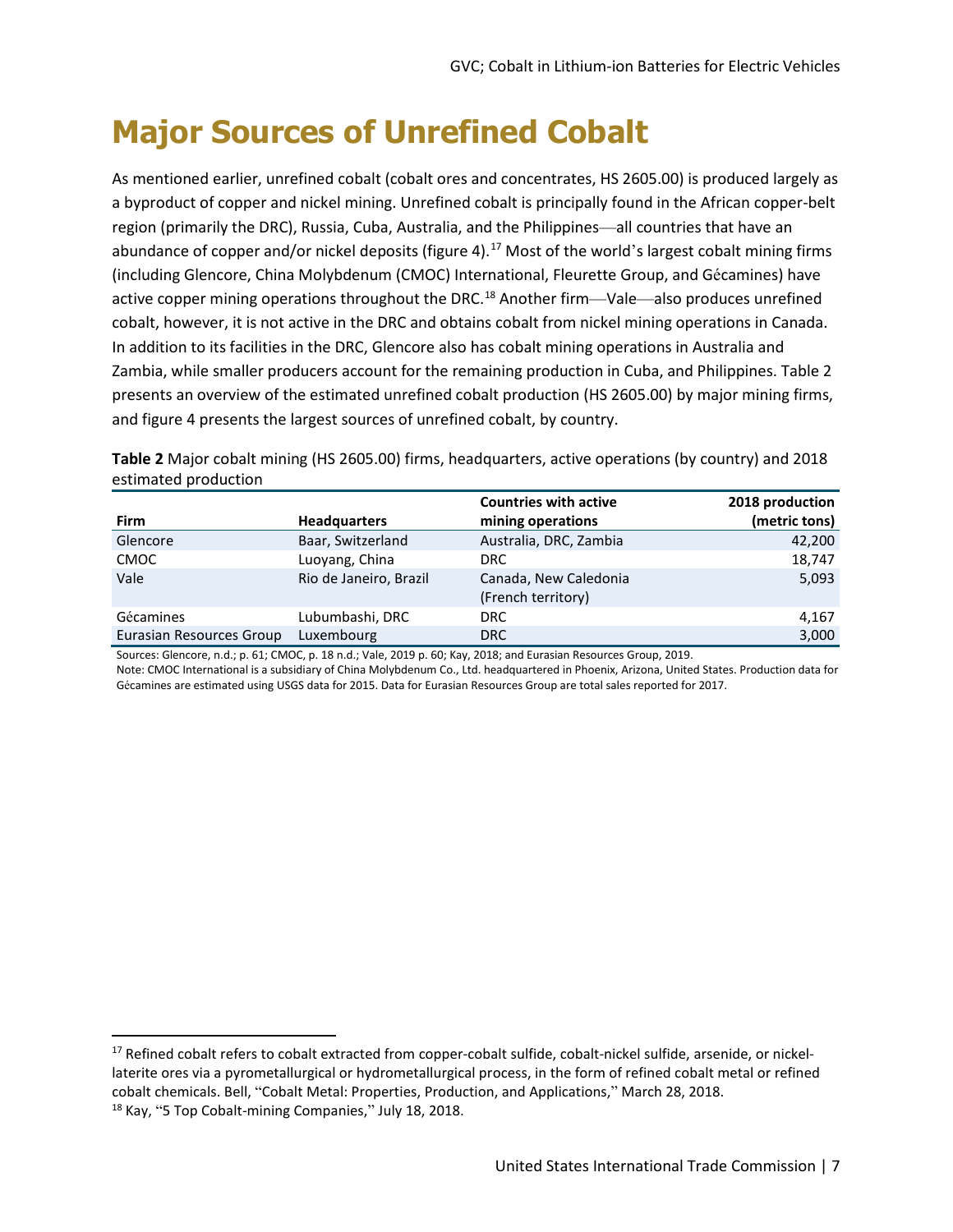

**Figure 4** Global production of unrefined cobalt (HS 2605.00), metric tons, 2014-18

Source: Shedd, accessed March 16, 2020.

#### **Market Profile: DRC**

 The DRC is the largest source of unrefined cobalt (HS 2605.00) and accounted for 70 percent of global which cobalt is a raw material have raised concerns about a global reliance on cobalt mined in the DRC labor, including of children).<sup>19</sup> Stakeholders throughout the global supply chain for cobalt (including starting to use blockchain technology to trace cobalt from where it is mined to final end use production in 2018. Stakeholders throughout the global supply chain for LIBs and other products for due to the country's history of corruption, political volatility, and human rights violations (e.g., forced certain miners, refiners, and end users in the automotive and consumer electronics industries) are applications. The use of blockchain technology could provide greater transparency in global supply chains by ensuring less cobalt is sourced from mines and firms that engage in human rights violations.<sup>20</sup>

 venture partner with major foreign mining companies. Table 3 presents a list of firms that mine cobalt ores and concentrates—primarily as a byproduct of copper mining—in the DRC.<sup>21</sup> There are several active miners throughout the DRC, including foreign and domestic firms and their respective subsidiaries, as well as a major state-owned firm (Gécamines) that participates as a joint-

<span id="page-13-0"></span><sup>&</sup>lt;sup>19</sup> Felter, "The Cobalt Boom," June 15, 2019; Gaughran, "Inside the DRC's Artisanal Mining Industry" (accessed May 18, 2020). A 2019 U.S. Department of State report on human rights for the DRC found that "significant" human rights abuses occurred throughout the country, including: unlawful or arbitrary killings, extrajudicial killings by the government; forced disappearances by the government; torture by government; arbitrary detention by the government; harsh and life-threatening prison conditions; political prisoners; forced labor of children; among others. U.S. Department of State, "2019 Country Reports on Human Rights Practices: Democratic Republic of the Congo" (accessed May 18, 2020).<br><sup>20</sup> Lewis, "Ford and IBM among quartet in Congo cobalt blockchain project," January 16, 2019; DeCarlo and

<span id="page-13-1"></span>Matthews, "More Than a Pretty Color-The Renaissance of the Cobalt Industry," February 2019, 15.

<span id="page-13-2"></span><sup>&</sup>lt;sup>21</sup> The data reflected in this table may not accurately reflect current market conditions has many mines have closed in recent months due to a precipitous drop in global cobalt prices (as is discussed later in this paper).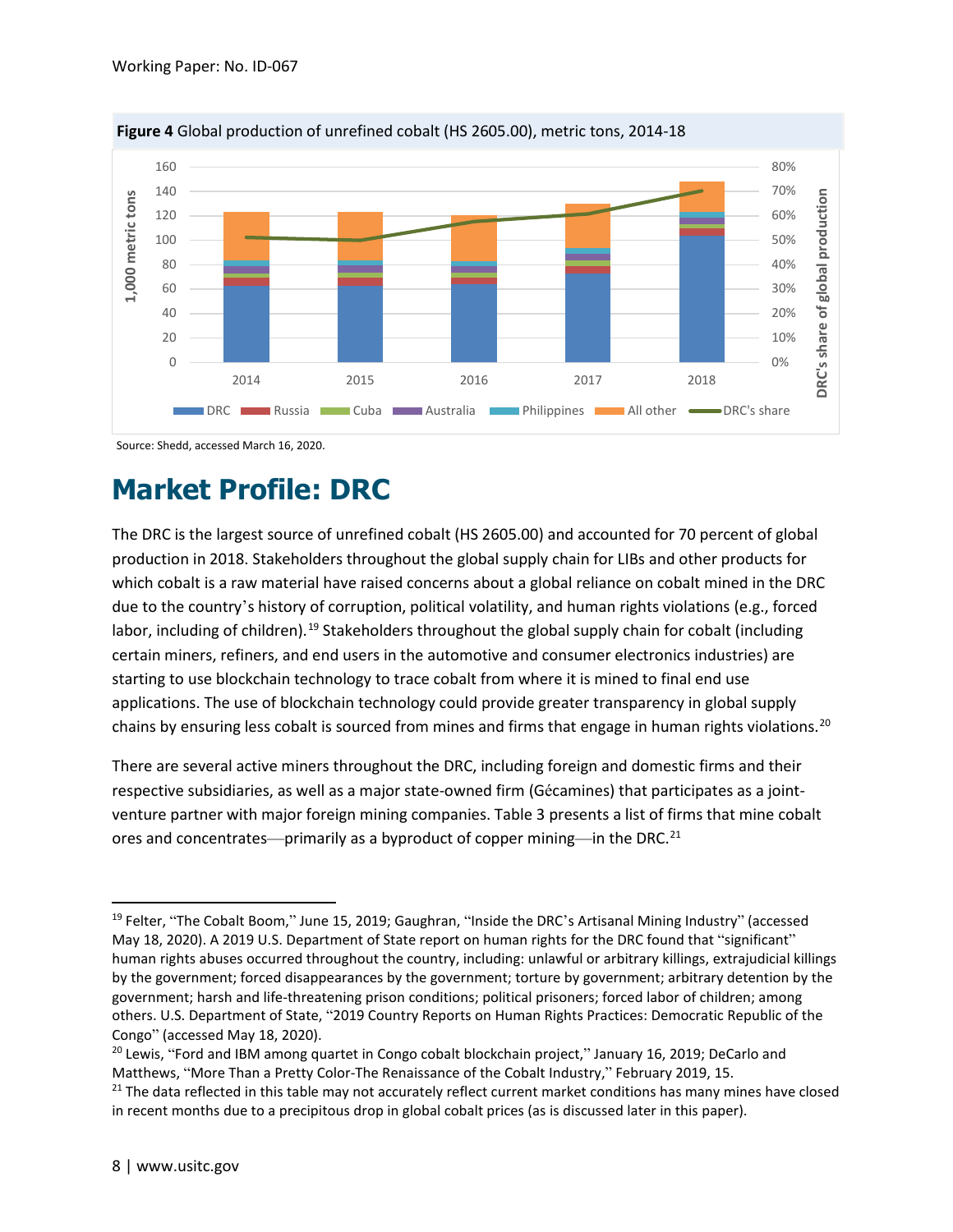|                                                                          |                     |                                                                                        | <b>Mining capacity</b>               |
|--------------------------------------------------------------------------|---------------------|----------------------------------------------------------------------------------------|--------------------------------------|
| Firm                                                                     | <b>Headquarters</b> | <b>Equity ownership</b>                                                                | (metric tons)                        |
| <b>Mutanda Mining SPRL</b>                                               | Kinshasa, DRC       | Glencore International AG<br>$(100\%)^a$                                               | 23,000                               |
| <b>Tenke Fungurume</b><br><b>Mining SARL</b>                             | Lubumbashi, DRC     | CMOC (80%), Gécamines<br>$(20%)^b$                                                     | 16,000                               |
| Katanga Mining Ltd.                                                      | Whitehorse, Canada  | <b>Glencore International AG</b><br>$(75%)$ , Gécamines $(25%)^c$                      | 11,112 (2018 estimated) <sup>d</sup> |
| <b>Boss Mining SPRL</b>                                                  | Lubumbashi, DRC     | <b>Eurasian Resources Group</b><br>(70%), Gécamines (30%)                              | 10,000                               |
| La Société pour le<br><b>Traitement du Terril de</b><br>Lubumbashi (STL) | Lubumbashi, DRC     | Enterprise Générale Malta<br>Forrest SPRL (70%),<br>Gécamines (30%)                    | 5,500                                |
| <b>Chemaf SPRL</b>                                                       | Lubumbashi, DRC     | Subsidiary of Shalina<br>Resources Ltd.                                                | 5,000 (2017 estimated) <sup>e</sup>  |
| <b>Ruashi Mining SPRL</b>                                                | Lubumbashi, DRC     | Metorex Group (75%)<br>subsidiary of Jinchuan<br>Groupf                                | 4,400 (2018 estimated) <sup>8</sup>  |
| <b>Congo Dong Fang</b><br><b>International Mining</b><br><b>SPRL</b>     | Lubumbashi, DRC     | Zhejiang Huayou Cobalt<br>(100%)                                                       | 4,400                                |
| Compagnie Minière du<br><b>Sud Katanga</b>                               | <b>DRC</b>          | Gécamines (100%)                                                                       | 4,000                                |
| La Générale des<br><b>Carrières et des Mines</b><br>(Gécamines)          | Lubumbashi, DRC     | Government of the DRC<br>(100%)                                                        | 2,500                                |
| Société Minière du<br>Katanga SPRL (Somika)                              | Lubumbashi, DRC     | N/A                                                                                    | 2,400                                |
| <b>Feza Mining SPRL</b>                                                  | Lubumbashi, DRC     | China North Industries<br>Corporation (share<br>unknown), Gécamines<br>(share unknown) | 1,000                                |

**Table 3** Major cobalt mining firms in the DRC and equity ownership, 2015 (unless otherwise noted)

Source: Unless elsewhere specified, information in this table is derived from Yager, 2015.

<sup>a</sup> In 2017, Glencore acquired the remaining 31 percent interest of Mutanda for \$524 million. Glencore, 2019, 57.

<sup>b</sup> In January 2019, CMOC agreed to acquire BHR Newwood DRC Holdings for \$1.14 billion, which included an additional 24 percent stake in the Tenke Fungurume copper and cobalt mining operations. Mining Technology, 2019.<br>
In 2017, Glencore increased its interest in the Kantaga copper and cobalt mining operations from 75.3 percent to 86.3 percent for \$38 million.

Glencore, 57, accessed September 18, 2019.

d Katanga Mining Ltd., 2019, 5.

e Chemaf, accessed September 27, 2019.

f Ultimate owner of this subsidiary is the Gansu People's Government State-owned Assets Supervision and Administration Commission (Gansu Province, China).

g Metorex, accessed September 27, 2019.

 tax (VAT) on mining companies' imports of equipment and machinery in order to promote renewed The government of the DRC has proposed and enacted various policies intended to promote domestic mining operations, support prices for artisanal miners, and retain a greater share of the revenue generated from the growing demand for the metal. In August 2017, the DRC suspended a value-added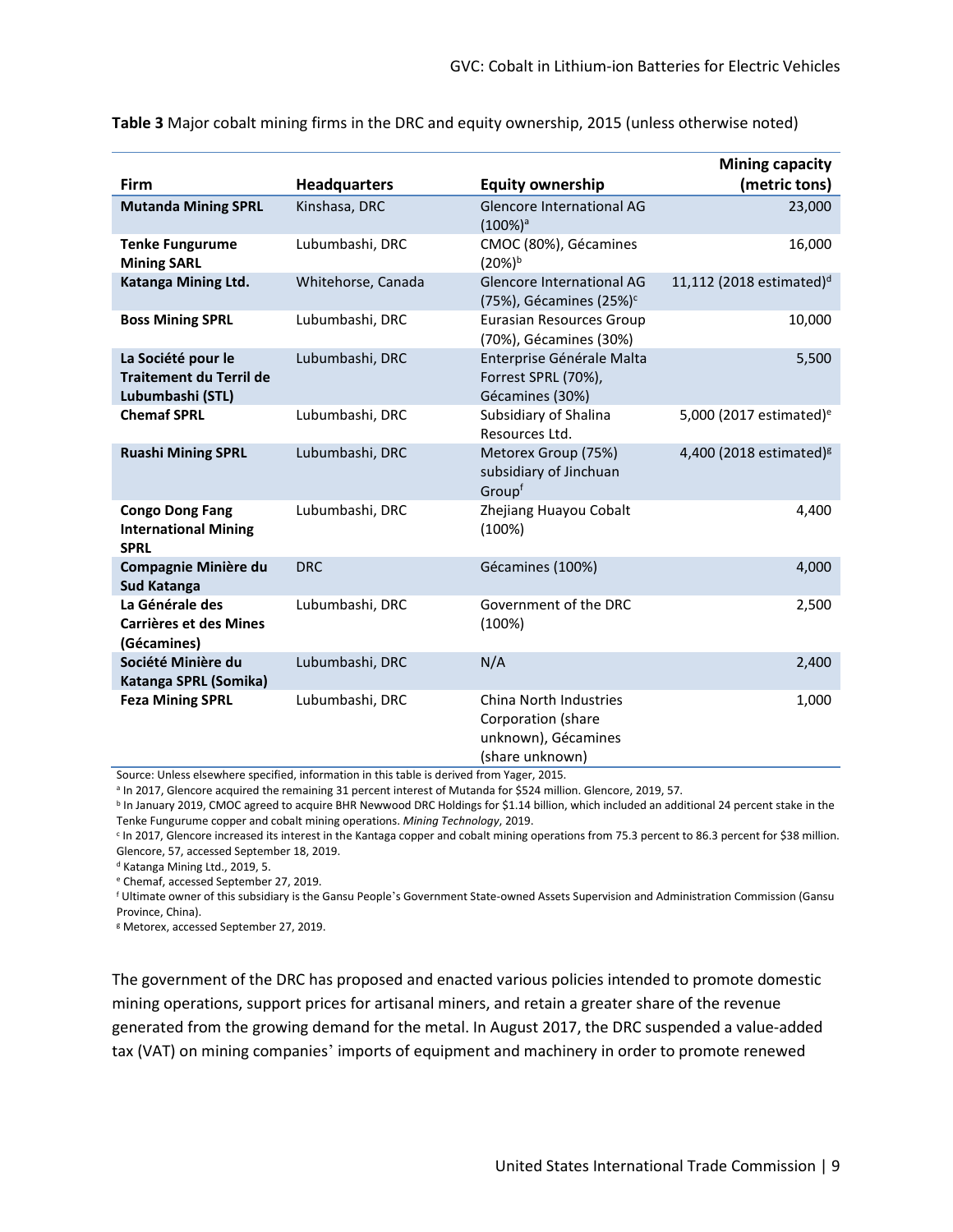mining code proposed in 2018 included a variety of provisions, including: a cap on firms' ability to repatriate excess capital earned above initial investment amounts; higher taxes and royalties on all effort to support cobalt prices after a recent decline.<sup>[24](#page-15-2)</sup> While the VAT suspension on mining equipment particularly the increase in royalties, is expected to lead to a decline in foreign investment in the DRC's greater share of the revenue generated by rising global demand for cobalt. investment in the country's mining industry (which includes cobalt and other metals).<sup>[22](#page-15-0)</sup> However, a new active mining operations; and granting the government the authority to acquire up to 10 percent ownership in certain projects.<sup>23</sup> Furthermore, in January 2020, the government of the DRC announced that it would create a new state-owned firm to purchase cobalt directly from artisanal miners in an was expected to have a positive effect on investment in the mining sector, the new mining code, mining sector and a rise in global prices.<sup>[25](#page-15-3)</sup> Furthermore, the government's efforts to directly purchase cobalt from artisanal miners suggests that it is primarily interested in bolstering prices and retaining a

 refining process requires the direct use of electricity to extract cobalt from mined ores and concentrates, so cobalt refineries need access to reliable sources of energy.<sup>27</sup> The government responded to these concerns by delaying the export ban and announced that it would conduct a review every six months to determine whether it should reinstate the ban.<sup>28</sup> In early 2019, the government of the DRC notified major cobalt mining firms that it would introduce an export ban on cobalt and copper concentrates to promote domestic refining operations and retain a greater portion of the value chain. However, following the announcement, various mining firms and a major trade association in the country notified the government that it would be very difficult for firms to process these concentrates in the DRC due to the country's lack of sufficient energy supplies.<sup>[26](#page-15-4)</sup> The

 processing plants in the DRC that convert cobalt ores and concentrates into cobalt hydroxide, which is trade data, as further discussed in the trade section of this paper, which shows a significant increase in the DRC's exports of refined cobalt products between 2016 and 2017. Energy constraints, however, have not deterred certain foreign-owned firms from investing in valueadded refining operations throughout the DRC. Various Chinese firms have constructed cobalt then exported to other markets, particularly China.<sup>29</sup> This has become increasingly evident in global

<span id="page-15-4"></span>

<span id="page-15-1"></span><span id="page-15-0"></span><sup>&</sup>lt;sup>22</sup> Clowes, "Congo Suspends Value-Added Tax on Mining Imports," August 17, 2017.

<sup>&</sup>lt;sup>22</sup> Clowes, "Congo Suspends Value-Added Tax on Mining Imports," August 17, 2017.<br><sup>23</sup> Glencore, "Responsibly Sourcing the Commodities for Everyday Life: Annual Report 2018," 28, 165, 176

<span id="page-15-3"></span><span id="page-15-2"></span><sup>&</sup>lt;sup>24</sup> Sanderson, "DR Congo to support cobalt prices by buying 'artisanal' supply," January 31, 2020.

<sup>&</sup>lt;sup>25</sup> Sanderson, "Congo's mining code will raise costs for cobalt consumers — analysts," March 8, 2018. (accessed September 18, 2019).<br><sup>24</sup> Sanderson, "DR Congo to support cobalt prices by buying 'artisanal' supply," January 31, 2020.<br><sup>25</sup> Sanderson, "Congo's mining code will raise costs for cobalt consumers — analysts," Mar

<span id="page-15-5"></span>Radford, Hunter, and Luk, "DRC U-turns on Cobalt, Copper Concentrate Export Ban," March 21, 2019.<br><sup>27</sup> Bleiwas, Donald I, "Estimates of Electricity Requirements for the Recovery of Mineral Commodities, with

<span id="page-15-6"></span>Examples Applied to Sub-Saharan Africa," 2011, 1.<br><sup>28</sup> Hunter and Luk, "DRC Bans Cobalt, Copper Concentrate Exports, Cutting off Zambia Trade," March 20, 2019;<br>Radford, Hunter, and Luk, "DRC U-turns on Cobalt, Copper Conce

<span id="page-15-7"></span><sup>&</sup>lt;sup>29</sup> Hunter and Luk, "DRC Bans Cobalt, Copper Concentrate Exports, Cutting off Zambia Trade," March 20, 2019.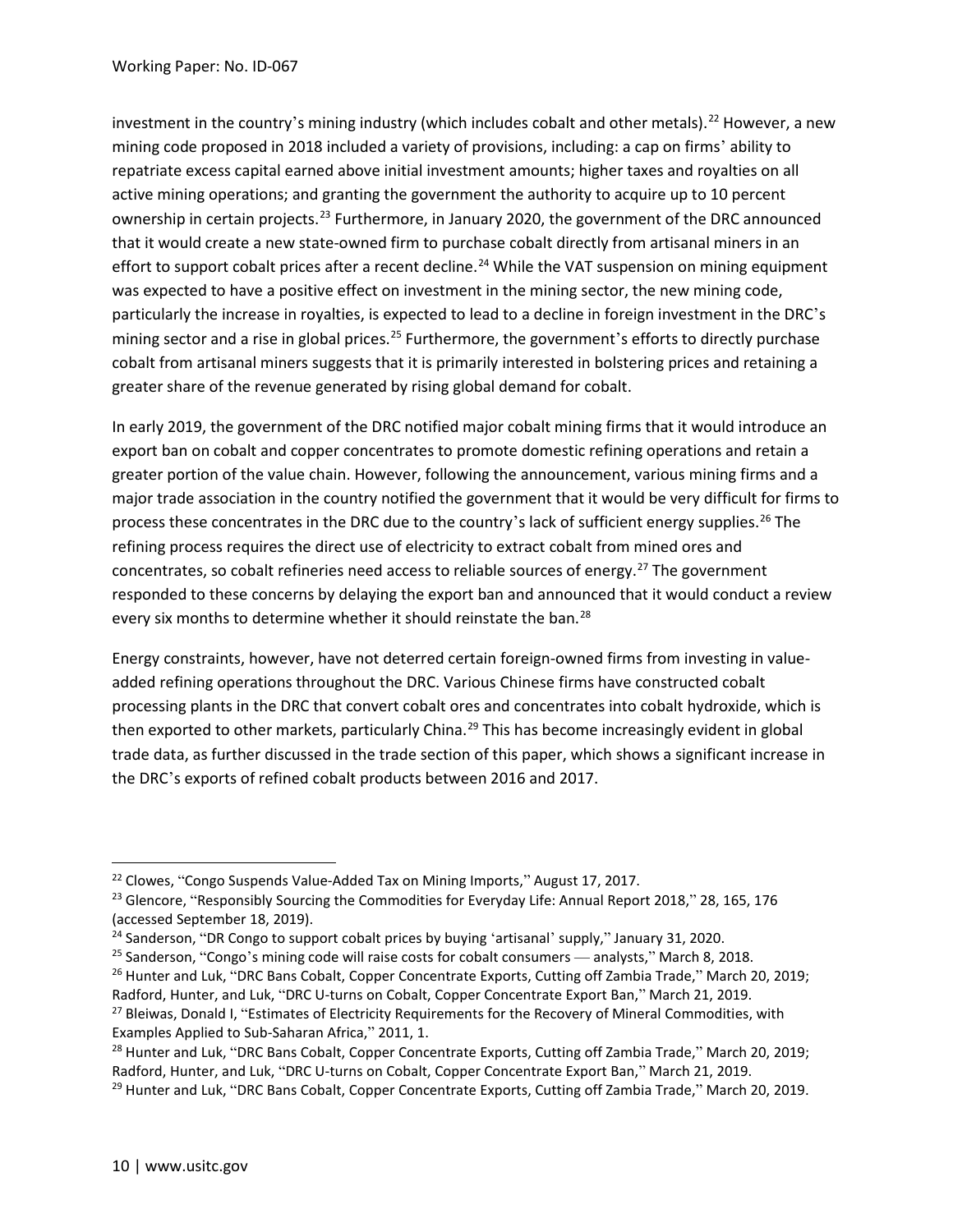### **Major Sources of Refined Cobalt**

not limited to HS 2822.00 and HS 8105.20) in 2018, accounting for 63 percent of global production.<sup>30</sup> Other major producers of refined cobalt materials in 2018 included Finland, Belgium, Canada, and Norway, which accounted for 10 percent, 5 percent, 5 percent, and 3 percent of global production, production increased by approximately 35,000 metric tons (or 6.3 percent) during 2014-18, with China throughout the country. According to the Cobalt Institute, China was the world's largest producer of refined cobalt (including but respectively. While there are no readily available data for global refined cobalt reserves, global accounting for nearly all this increase (figure 5). The cobalt refiners listed below largely rely on imported ores and concentrates from sources in the DRC, Russia, Cuba, and Australia, however refineries in Canada largely source their raw materials as a byproduct of larger nickel mining operations located





Source: Cobalt Institute, 2019.

Source: Cobalt Institute, 2019.<br>While figure 5 above includes production of all refined cobalt products, by country, two refined cobalt products—cobalt sulfate and cobalt oxides (HS 2822.00)—are the primary cobalt-containing inputs for LIB cathodes. According to one source, firms located in China accounted for 80 percent of global cobalt sulfate and cobalt oxides production, while most of the remaining 20 percent was produced at Freeport Cobalt's refinery in Kokkola, Finland.<sup>[31](#page-16-1)</sup> During May 2019, Freeport Cobalt announced that it was selling

<span id="page-16-0"></span><sup>&</sup>lt;sup>30</sup> Certain refined cobalt products such as cobalt sulfate are not captured in trade data presented throughout this paper because this product is not traded at the global harmonized 6-digit level. Cobalt Institute, "Table 2: Other

<span id="page-16-1"></span>Refined Cobalt Production/Availability (tonnes)," accessed August 3, 2018.<br><sup>31</sup> Global trade data for cobalt sulfate are not discussed throughout this paper because these data are not captured at the global harmonized 6-digit level. Economist, "What if China corners the cobalt market," March 24, 2018. Freeport Cobalt is a joint venture between Freeport McMoran, Lundin Mining Corporation, and Gécamines. Freeport Cobalt, "Connecting the World with Cobalt" (accessed September 16, 2019).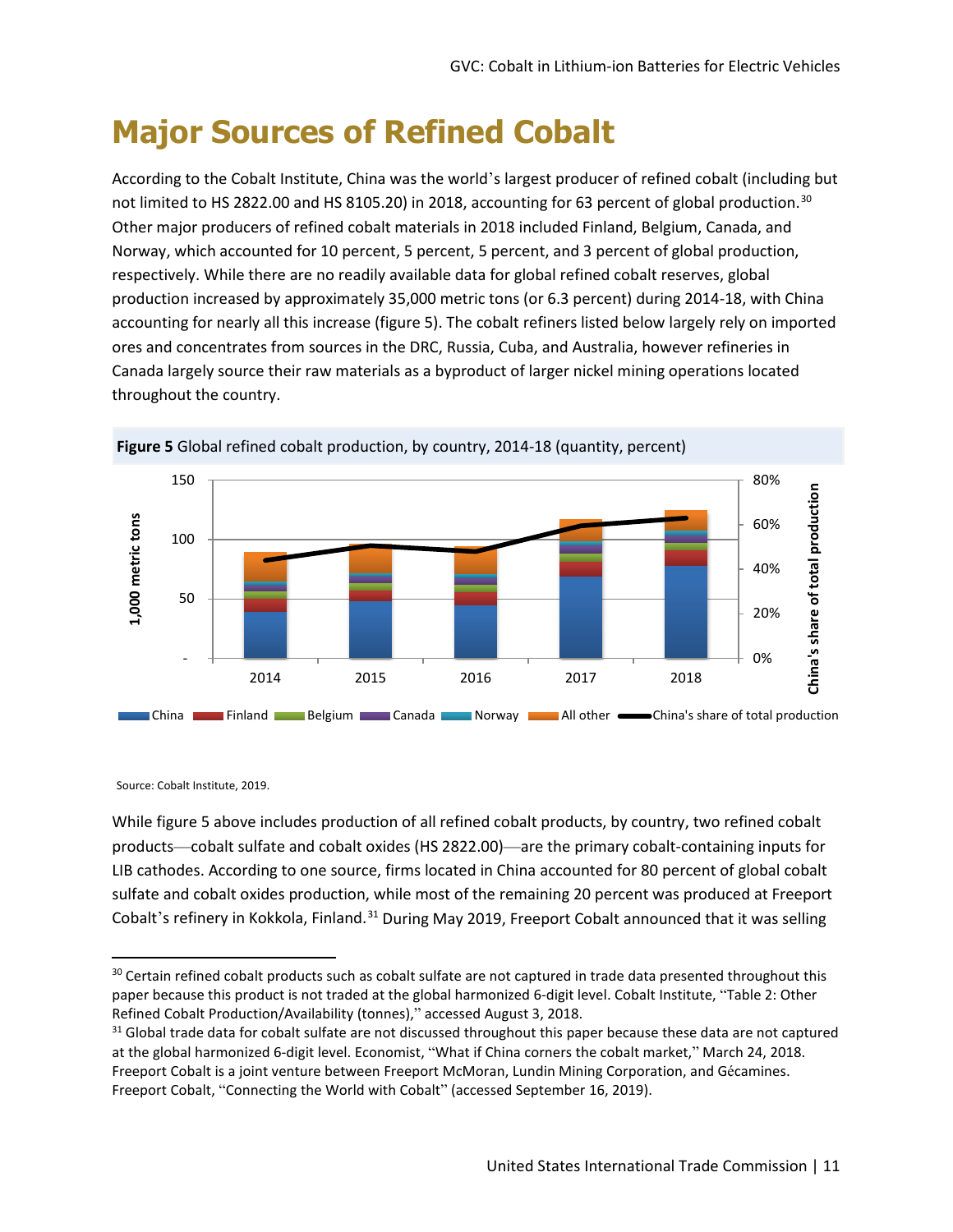refinery supply cobalt chemicals to a new LIB cathode-materials facility in Nysa, Poland which will begin operations in 2020.<sup>[32](#page-17-0)</sup> its Kokkola, Finland refinery to Belgium's Umicore for \$190 million. Umicore plans to have the Kokkola

 through their respective subsidiaries—own and operate mining operations in both countries and supply raw materials to a variety of Chinese cobalt refiners. Major China-based refiners of cobalt used in LIBs and other applications include Zhejiang Huayou Cobalt Co. Ltd. (the world's largest refiner of cobalt), [35](#page-17-3) Cuba, and Madagascar), and Ambatovy (Madagascar), among others (see table 4).<sup>38</sup> Chinese cobalt refineries rely almost entirely on imported ores and concentrates from the DRC (figure 8). Major Chinese mining firms such as CMOC,  $33$  Jinchuan Group,  $34$  and Zhejiang Huayou Cobalt— Jiangsu Cobalt Nickel Metal Co. Ltd., <sup>36</sup> and GEM (Jiangsu) Cobalt Industry Co., Ltd. (formerly Shenzhen Green Eco-manufacture Hi-Tech Co. Ltd.).<sup>[37](#page-17-5)</sup> Other major global producers of refined cobalt include Freeport Cobalt (Finland), Glencore (Australia, DRC, and Zambia), Umicore (Belgium and China), Chambishi/ENRC (operations in Zambia), Sumitomo (Japan and Madagascar), Sherritt/ICCI (Canada,

<span id="page-17-1"></span>

<span id="page-17-2"></span>

<span id="page-17-0"></span><sup>&</sup>lt;sup>32</sup> Scott, Alex, "Umicore Buys Big Cobalt Refinery in Finland," June 1, 2019.<br><sup>33</sup> CMOC, "Tenke Fungurume" (accessed August 22, 2018).<br><sup>34</sup> Jinchuan Group, "Mining Operations," accessed August 22, 2018.<br><sup>35</sup> Pilling, "Pil

<span id="page-17-4"></span><span id="page-17-3"></span> production capacity at 10,000 and 3,000 metric tons, respectively. Xun, "2016 Minerals Yearbook: China," USGS, December 2018.<br><sup>37</sup> GEM Co. is a major supplier of cobalt to Chinese LIB manufacturer CATL. Barrera, "Glencore Signs Cobalt Supply

<span id="page-17-5"></span>Deal with China's GEM," March 15, 2018.<br><sup>38</sup> Bell, "The 10 Biggest Cobalt Producers 2014," October 9, 2017; Cobalt Institute, "2017 Production Statistics"

<span id="page-17-6"></span><sup>(</sup>accessed August 22, 2018).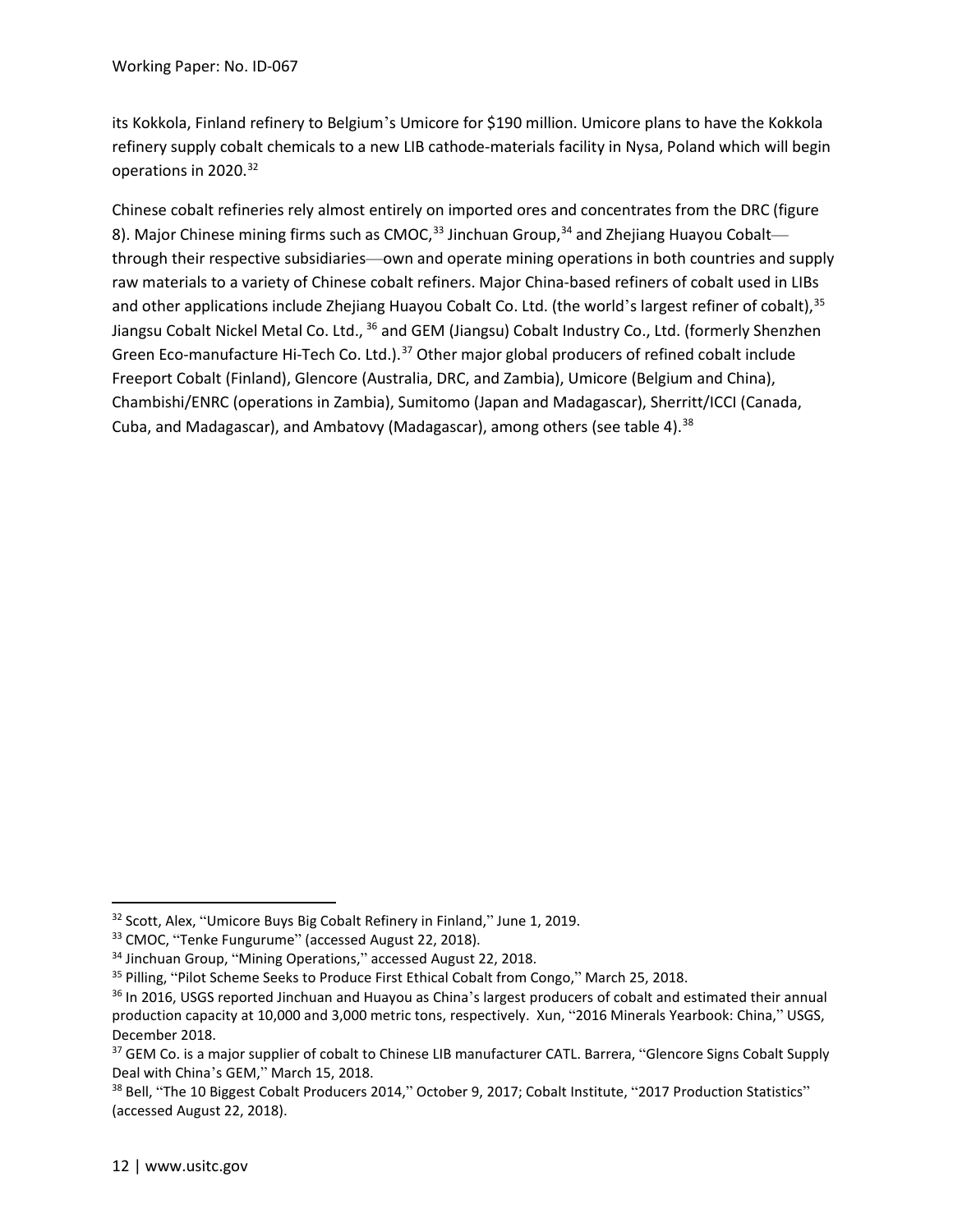| Country              | Company                | 2014   | 2015   | 2016                     | 2017   | 2018   |
|----------------------|------------------------|--------|--------|--------------------------|--------|--------|
| <b>Australia</b>     | Glencore               | 2,900  | 3,300  | 3,200                    | 3,000  | 3,200  |
| <b>Belgium</b>       | Umicore                | 5,850  | 6,306  | 6,329                    | 6,987  | 6,360  |
| <b>Brazil</b>        | Votorantim             | 1,350  | 1,300  | 400                      | 46     | 8      |
| Canada               | New Providence         | 3,210  | 3,733  | 3,693                    | 3,601  | 3,234  |
|                      | Vale                   | 2,051  | 1,858  | 1,851                    | 2,906  | 2,918  |
| China (total)        | $\mathbf{1}$           | 39,292 | 48,719 | 45,046                   | 69,600 | 78,360 |
| <b>DRC</b>           | <b>GECAMINES</b>       | 500    | 400    | 400                      | 400    | 400    |
|                      | Glencore               | 2,800  | 2,900  | $\overline{\phantom{a}}$ |        |        |
| <b>Finland</b>       | <b>Freeport Cobalt</b> | 11,452 | 8,582  | 11,187                   | 12,221 | 12,874 |
| <b>France</b>        | Eramet                 | 219    | 133    | 119                      | 277    | 48     |
| India                | Rubamin                |        |        |                          |        |        |
|                      | $\mathbf{1}$           | 100    | 150    | 100                      | 100    | 100    |
| Japan                | Sumitomo               | 3,654  | 4,259  | 4,305                    | 4,159  | 3,669  |
| Madagascar           | Ambatovy               | 2,915  | 3,464  | 3,273                    | 3,053  | 2,852  |
| <b>Morocco</b>       | <b>CTT</b>             | 1,391  | 1,722  | 1,568                    | 1,428  | 1,619  |
| Norway               | Glencore               | 3,600  | 3,100  | 3,500                    | 3,500  | 4,200  |
| <b>Russia</b>        | Norilsk                | 2,302  | 2,040  | 3,092                    | 2,077  | 1,800  |
| South Africa (total) | 1                      | 1,332  | 1,300  | 1,101                    | 1,062  | 1,089  |
| Zambia               | Glencore               |        |        |                          |        |        |
|                      | Chambishi Metals       | 4,317  | 2,997  | 4,725                    | 2,520  | 1,613  |

|  |  | Table 4 Largest producers of refined cobalt, by company and country, 2014-18 (metric tons) |
|--|--|--------------------------------------------------------------------------------------------|
|--|--|--------------------------------------------------------------------------------------------|

Source: Cobalt Institute, accessed December 11, 2018.

<sup>1</sup> Firm-level data for China and South Africa are not readily available. Data for all other firms in India not readily available.

### **Global Cobalt Market Trends**

 Since unrefined cobalt (HTS 2605.00) is mined primarily as a byproduct of nickel and copper, prices have rise in global supply. During the period of January 2016–May 2018, cobalt prices increased over 300 industry, coupled with political instability in the DRC and general supply constraints. In order to meet historically followed pricing trends for those other products (figure 6). In recent years however, refined cobalt (HS 8105.20) prices have been highly volatile due to new sources coming online and a subsequent percent following speculation that there would be a significant rise in demand for LIBs from the EV this demand, major mining firms and cobalt smelting firms—particularly in China—expanded production capacity. When the anticipated growth in demand did not fully materialize, this build up in production resulted in a global oversupply of cobalt concentrates and intermediate products and a 67 percent decline in global prices between May 2018 and June 2019.<sup>[39](#page-18-0)</sup> Other factors that have contributed to the decline in global cobalt prices include announced efforts to reduce cobalt content in EV battery

<span id="page-18-0"></span><sup>39</sup> China Molybdenum Co., Ltd., "2018 Annual Report," 15.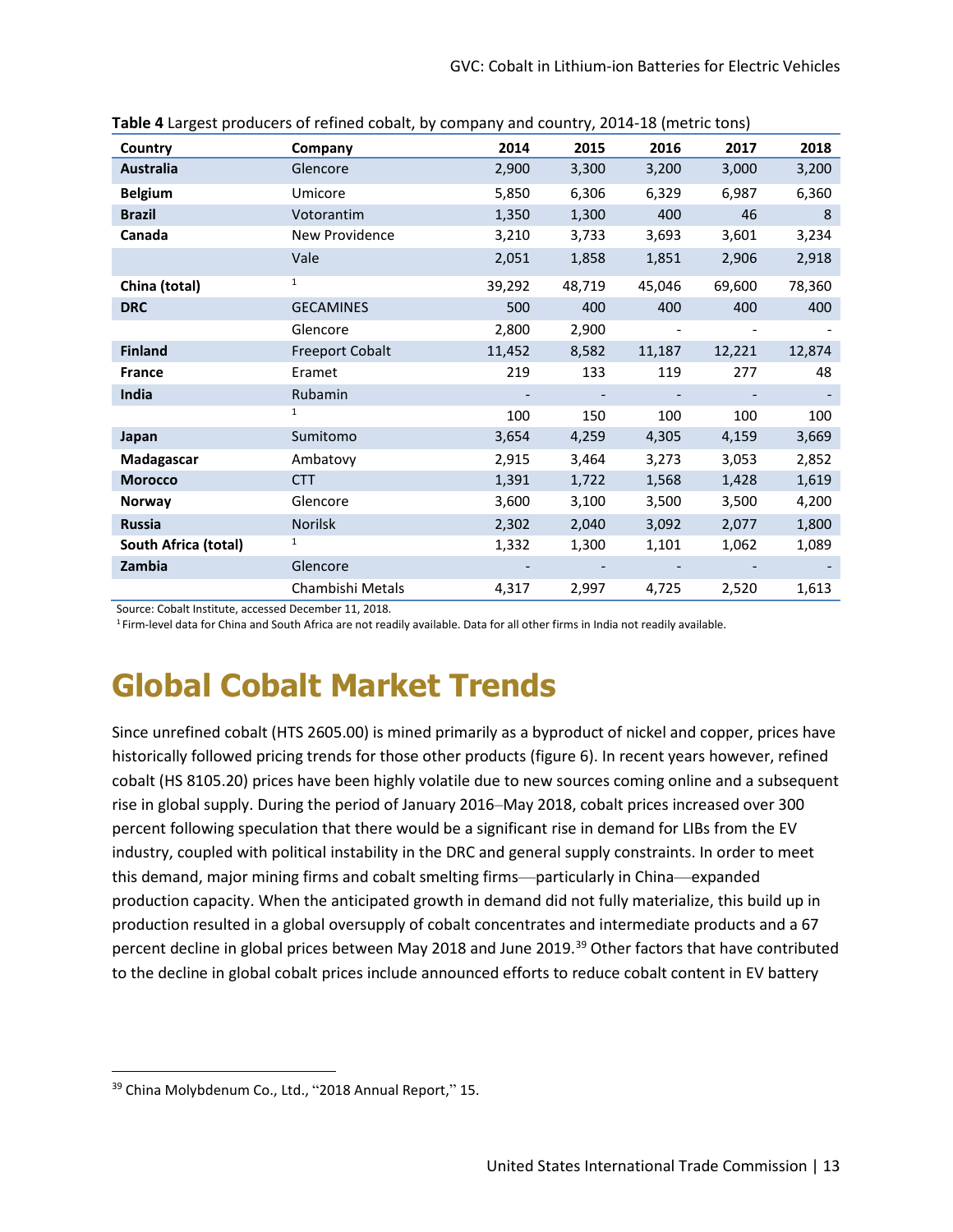packs (particularly by producers such as Tesla) and a significant buildup in Chinese stockpiles over the past few years.<sup>40</sup>

 Although global refined cobalt (HS 8105.20) prices fell sharply between May 2018 and June 2019, there August 2018 that it would close its Mutanda cobalt mining operation in the DRC as it is no longer economically viable with current prices. Since Mutanda is the world's largest cobalt mining operation, various industry experts believe that prices will continue to rise in the short term as the closure will likely lead to a market deficit in the coming months. $41$ was a slight increase in the second half of 2019. This is attributed to Glencore's announcement in

 new technologies such as LIBs with lower cobalt content and LIB recycling, as well as by finding viable substitutes for LIBs in EVs and other end use applications.<sup>42</sup> For instance, American Manganese Inc. and Umicore have announced plans to extract cobalt from recycled LIBs used in a variety of applications, hydrogen fuel cells as substitutes for LIBs in EVs. However, these research efforts and technologies are still in early stages of development and are not yet commercially viable.<sup>43</sup> Continued price volatility may further incentivize firms to reduce their exposure to cobalt by adopting including cell phones and other electronic devices. Additional research has focused on eliminating cobalt from the batteries by using different metals for the active material in the cathode such as nickel. Further, studies have been centered adopting alternative technologies such as sodium ion batteries and

<span id="page-19-0"></span><sup>&</sup>lt;sup>40</sup> Chinese LIB manufacturers have reportedly been purchasing more cobalt than they consume in order to reduce their exposure to price volatility. Larsen, Nicholas, "Why Have Cobalt Prices Crashed," July 31, 2019. Tesla plans to use new innovations such as low-cobalt and cobalt-free battery chemistries, in addition to new chemical additives and other technologies that will enable batteries to store more energy for longer periods of time. Shirouzou and Lienert, "Exclusive: Tesla's secret batteries aim to rework the math for electric cars and the grid," May 14, 2020.<br><sup>41</sup> Sanderson, "Cobalt Rockets as Glencore Plans Closure of Major Mine," August 16, 2019.<br><sup>42</sup> The concer

<span id="page-19-2"></span><span id="page-19-1"></span>materials research to find potential alternatives to cobalt, including other metals such as iron, nickel, and manganese, among others. A major constraint to substitutes such as iron and manganese is their lower energy densities compared to cobalt. While nickel accounts for a larger share of the composition of LIB cathodes than cobalt, it has higher processing costs, is less corrosion-resistant, and is more flammable than cobalt. Hirtenstein, "How to Mine Cobalt Without Going to Congo," December 1, 2017; DeCarlo and Matthews, "More Than a Pretty

<span id="page-19-3"></span>Color-The Renaissance of the Cobalt Industry," February 2019, 15-16.<br><sup>43</sup> DeCarlo and Matthews, "More Than a Pretty Color-The Renaissance of the Cobalt Industry," February 2019, 15-16.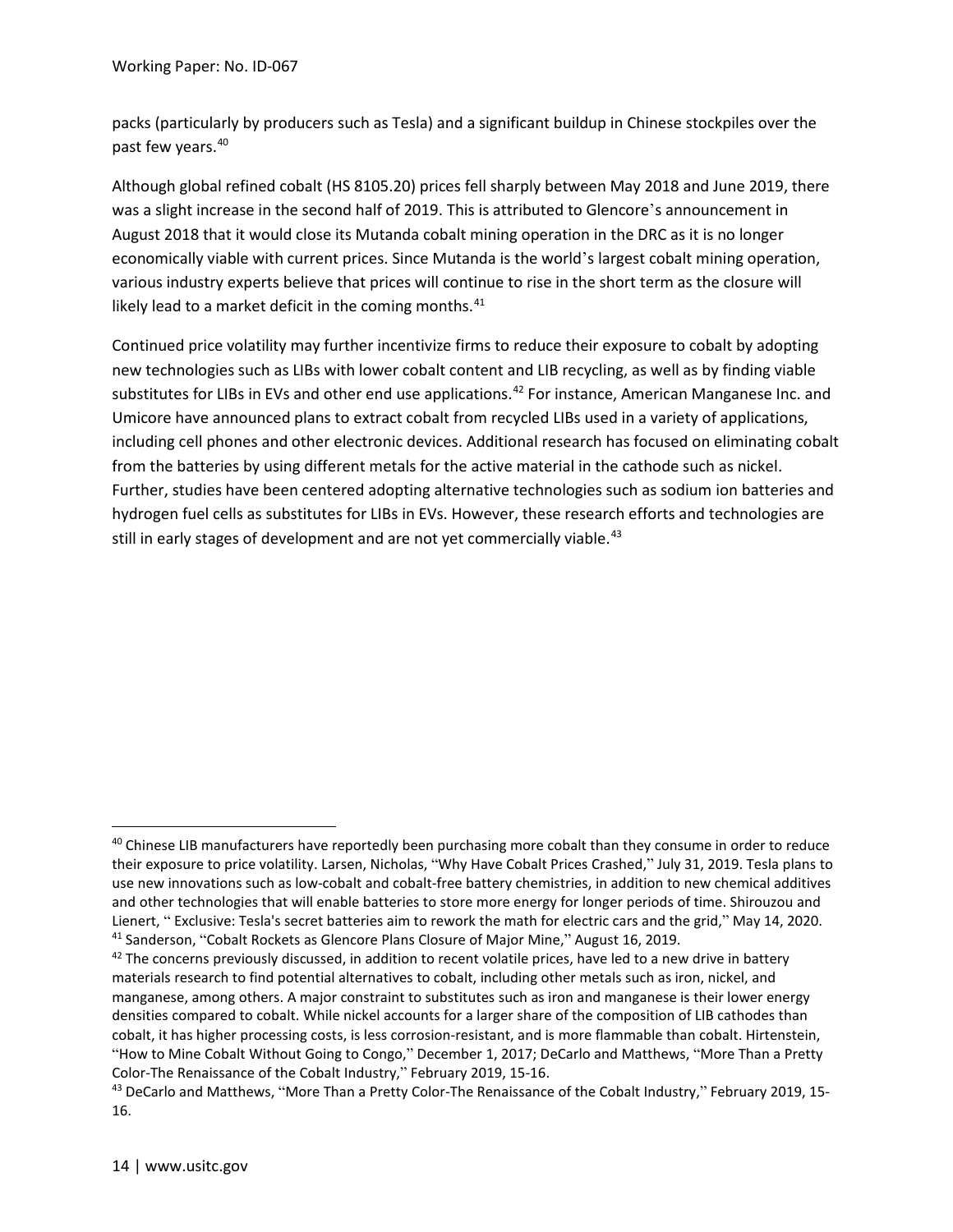

**Figure 6** London Metal Exchange (LME) prices for refined cobalt (HS 8105.20), copper, and nickel, January 2014–November 2019

Source: S&P Global Platts, 2019.

 Note: S&P Global Platts offers a pricing reference for cobalt cathodes based on a survey of producers, merchants and consumers that follows a similar trend to the LME price for cobalt.

#### **Market Profile: China**

 and certain Chinese firms have been acquiring mining assets around the world in order to ensure a November 2016, CMOC International acquired a 54 percent stake in the Democratic Republic of the Congo's Tenke copper mine, one of the largest in the world and a major source of cobalt byproduct (HS the largest mines in the DRC, which directly feed refineries in China. Notably, some of these Chinese firms have also developed refining operations in close proximity to mining operations in the DRC.<sup>44</sup> By industry whereby they are able to exert a significant degree of control over the global supply chain for cobalt used in LIBs and other applications.<sup>[45](#page-20-1)</sup> China—the world's largest producer of refined cobalt, LIBs, and their precursor materials—has played an increasingly important role in the GVC for LIBs used in EVs. In recent years, Chinese firms have acquired major assets in the global cobalt mining (HS 2605.00) and refining industry (e.g., HS 2822.00, HS 8105.20), which are related to policy goals set by the Chinese government to modernize the country's manufacturing industries (i.e. *Made in China 2025*) and to promote the use of renewable energy technologies. As previously discussed, China has developed an extensive cobalt refining industry, reliable supply of cobalt ores and concentrates for the country's refining industry. For example, in 2605.00), from U.S.-based Freeport McMoran Inc. In fact, Chinese firms are believed to control seven of acquiring major upstream mining assets in the DRC, Chinese firms have developed a vertically integrated

<span id="page-20-0"></span><sup>44</sup> Todd, "China Consolidates Vice-Grip on DRC Mining Sector with \$194 Acquisition," October 9, 2019; Hunter and Luk, "DRC Bans Cobalt, Copper Concentrate Exports, Cutting off Zambia Trade," March 20, 2019.<br><sup>45</sup> The vertically integrated nature of certain Chinese cobalt refining and mining firms with operations in the DRC

<span id="page-20-1"></span>and China may affect trade data/flows and the measures discussed later in the paper.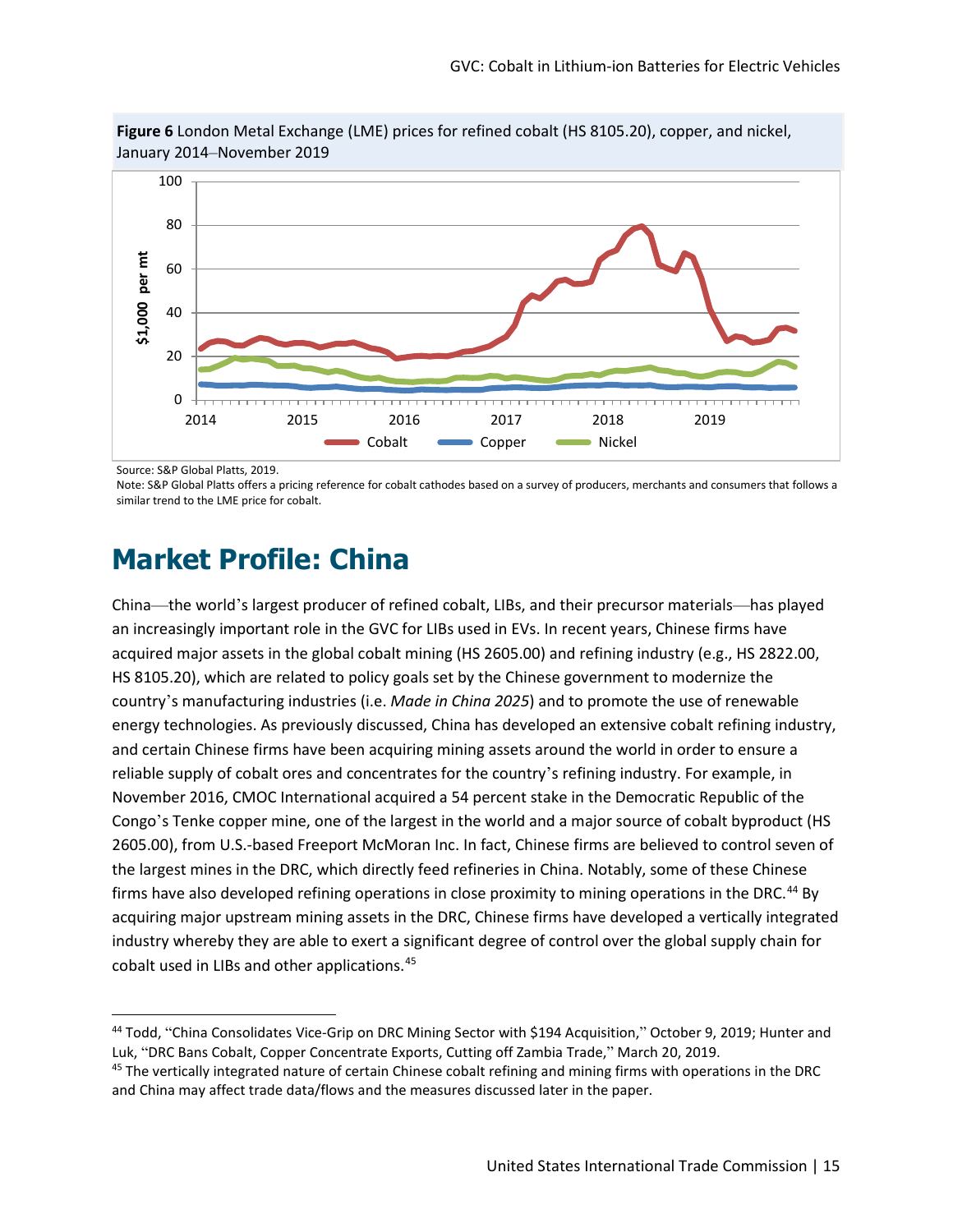Due to the strategic importance of the EV industry to China's industrial modernization plan known as *Made in China 2025*, the country's demand for both unrefined (HTS 2605.00) and refined cobalt (HTS Chinese domestic firms to have 70 percent of the Chinese market for electric vehicles and plug-in hybrids (i.e., new energy vehicles) by 2020, and 80 percent by 2025, as well as for two Chinese firms to be among the world's top ten largest new-energy (primarily electric) vehicle manufacturers.<sup>48</sup> 8108.20) is expected to rise in the coming years.<sup>[46](#page-21-0)</sup> Currently, China's rechargeable battery industry uses over 80 percent of the cobalt consumed in China.[47](#page-21-1) China's *Made in China 2025* program calls for

 owned enterprises with domestic and/or foreign mining and refining facilities, as well as LIB and EV China already accounts for 47 percent of the global EV stock. $51$ China reportedly has pursued various policies intended to support the EV manufacturing sector, including subsidies, production quotas, and higher fuel economy standards. $49$  To meet its ambitious targets, China has developed a vertically integrated supply chain comprised of both private and statemanufacturing facilities. According to Japan's Nano Research Institute, China accounted for over 66 percent of global LIB cathode (cobalt-intensive) manufacturing capacity in 2017.<sup>50</sup> Further, Benchmark Mineral Intelligence notes that the country's total share of global cobalt sulfate production and LIB manufacturing could increase to 80 percent and 55 percent, respectively, by 2020 (figure 7). Similarly,

<span id="page-21-0"></span><sup>&</sup>lt;sup>46</sup> ReportLinker, "Global and China Cobalt Industry Report, 2018-2023," October 2018.

<span id="page-21-2"></span><span id="page-21-1"></span>Matthews, "More Than a Pretty Color-The Renaissance of the Cobalt Industry," February 2019, 8. <sup>47</sup> Shedd, "Cobalt," February 2019.<br><sup>48</sup> Economist Intelligence Unit, "The Road Ahead: China's New-Energy Vehicles," October 4, 2017; DeCarlo and

<span id="page-21-4"></span><span id="page-21-3"></span>Findings 2018," November 9, 2018. <sup>49</sup> Felter, "The Cobalt Boom," June 15, 2018.<br><sup>50</sup> Yano Research Institute Ltd., "Global Market of Major Four LIB (Lithium Ion Battery) Components: Key Research

<span id="page-21-5"></span><sup>&</sup>lt;sup>51</sup> ZSW, "Global EV Stock" (accessed September 11, 2019).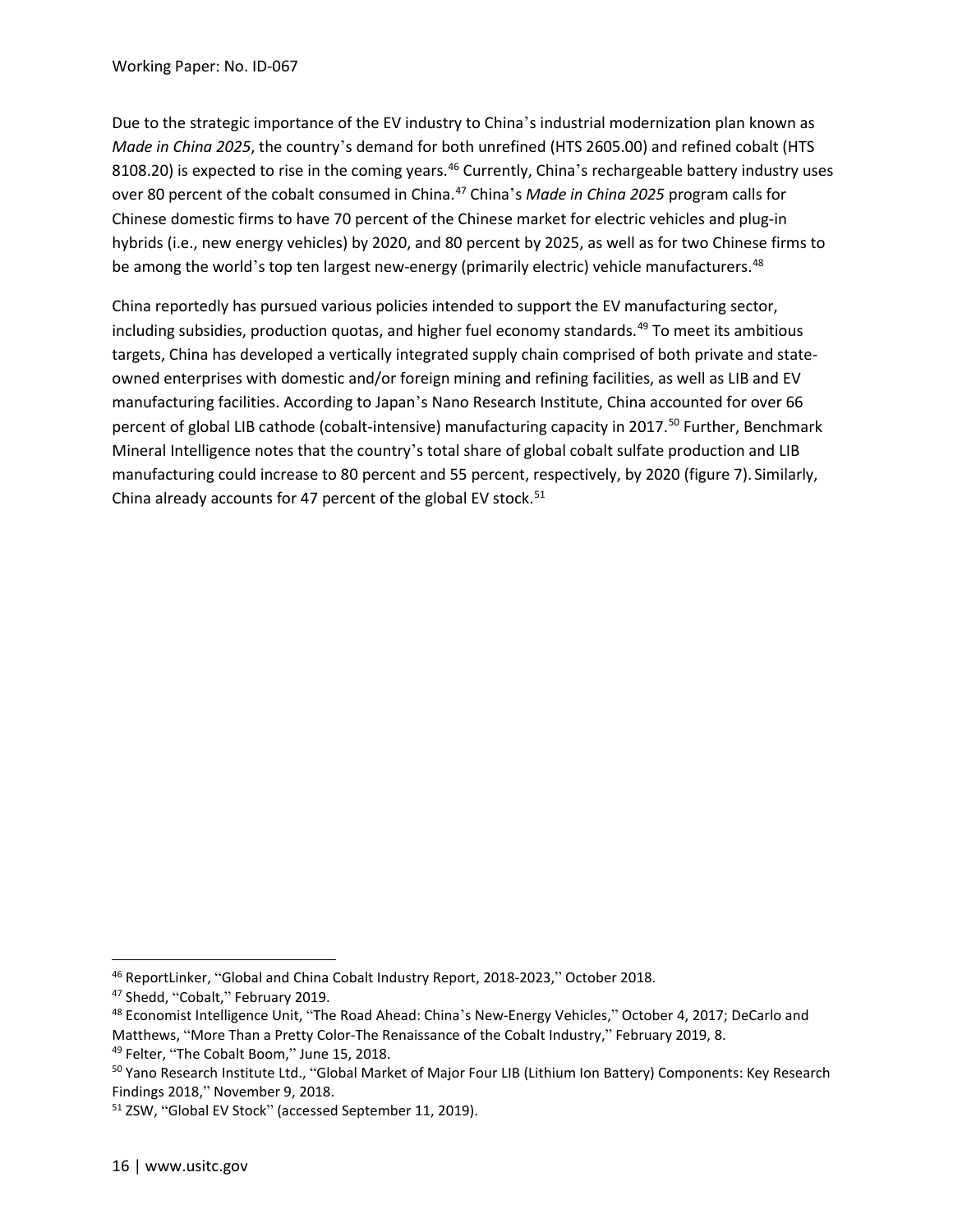**Figure 7** Forecast for China's share of global cobalt sulfate production (left) and production capacity for LIBs (right), 2020



Source: Patterson and Gold, "There's a Global Race to Control Batteries-and China is Winning," February 11, 2018. Note: Cobalt sulfate (HTSUS statistical reporting number 2833.29.1000) is the principal refined cobalt product used in the production of LIBs.

#### **Trade**

 The GVC for cobalt is heavily concentrated in the DRC (where cobalt mining (HS 2605.00) occurs) and China (which is the predominant producer of refined cobalt products (e.g., HS 2822.00, HS 8105.20) used in LIBs).<sup>52</sup> Most cobalt mined (HS 2605.00) in the DRC is exported to processors in China (and to a oxides and hydroxides (HS 2822.00), and unwrought cobalt metal (HS 8105.20) used in the production of LIBs and other products (figure 8). Recently, Chinese producers have constructed cobalt-processing continue to export significant amounts of mined ores and concentrates (HS 2605.00) to China.<sup>53</sup> lesser extent Zambia, and Finland and other countries) where it is refined into cobalt sulfate, cobalt plants in the DRC that convert cobalt ores (HS 2605.00) into cobalt hydroxide, however cobalt miners

<span id="page-22-0"></span><sup>52</sup> The HS codes examined are not exclusive to cobalt used in EVs. According to IHS Markit's Global Trade Atlas, the most recent year with a world export total (HS 2605.00, 2822.00, and 8105.20) is 2017, at \$3.8 billion.<br><sup>53</sup> Hunter and Luk, "DRC Bans Cobalt, Copper Concentrate Exports, Cutting off Zambia Trade," March 20, 2019.

<span id="page-22-1"></span>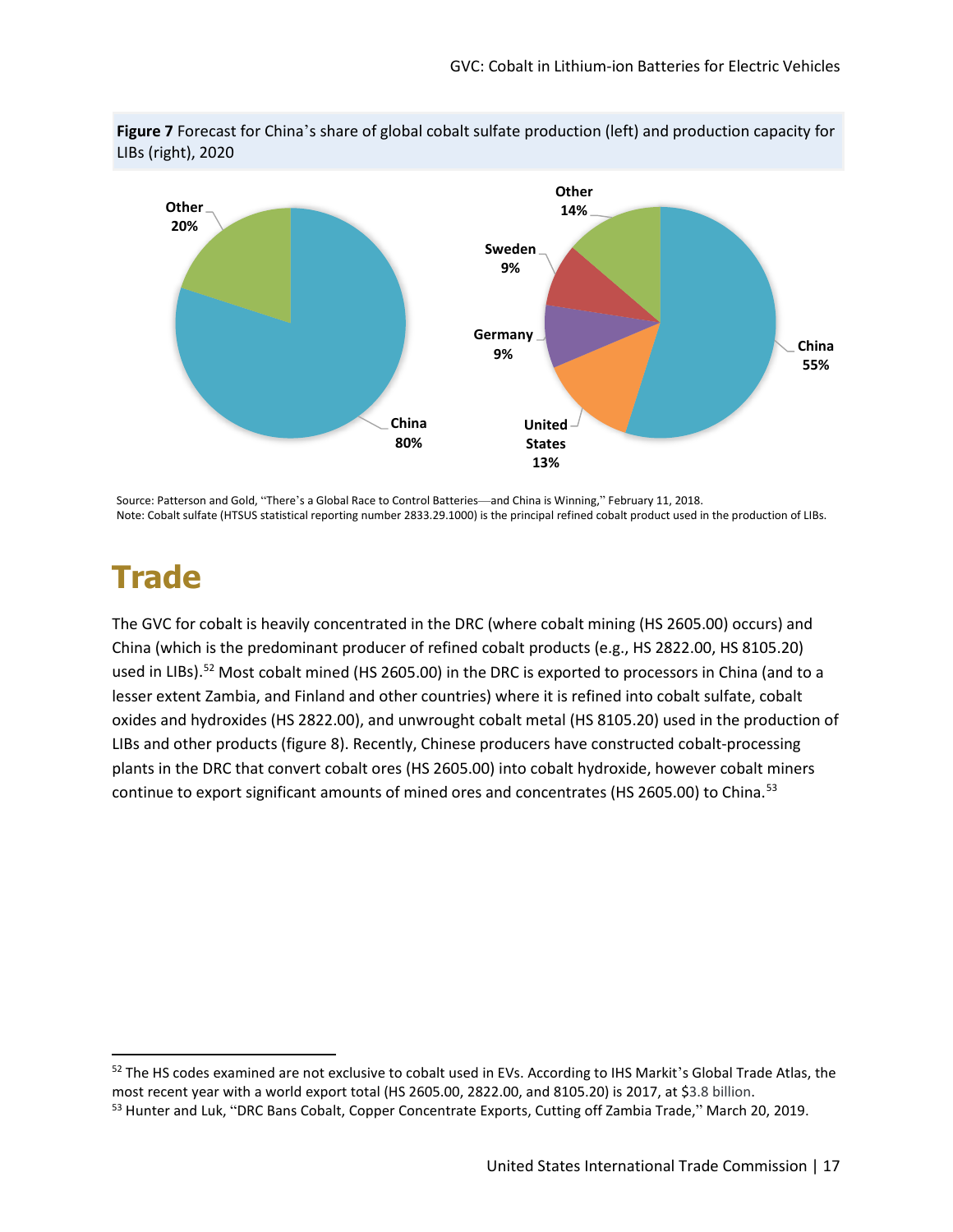

#### <span id="page-23-0"></span>**Figure 8** Unrefined Cobalt (HS 2605.00), 2014-17, by country and value

Source: IHS Markit, Global Trade Atlas database, HS subheading 2605.00 (accessed March 5, 2020).

Note: Discrepancies in import and export values are likely due to reporting issues in the Global Trade Atlas. Export figures use "mirror data" for DRC, which are derived using export statistics from partner countries' import data.

 metal), China is a major importer and exporter of refined cobalt products—sourcing from foreign refineries in the DRC and other countries, and supplying LIB manufacturers and other industrial end-users around the world (figure 8).<sup>54</sup> While both China and the DRC play important roles in the GVC for cobalt used in LIBs, other sources such as those noted in figures 8 and 9 could assume important roles in the supply chain for LIBs if As the world's largest refiner and consumer of refined cobalt products (e.g., cobalt oxides and hydroxides, cobalt sulfate, and refined cobalt they are able to further develop their cobalt mining and refining capabilities.

<sup>&</sup>lt;sup>54</sup> These products are classified under HS subheadings HS 2822.00 (cobalt oxides and hydroxides), HTS 2833.29.1000 (cobalt sulfates), and HS 8105.20 (unwrought cobalt). Because global trade data for cobalt sulfate are not harmonized at the 6-digit HS level, they are not discussed throughout this paper.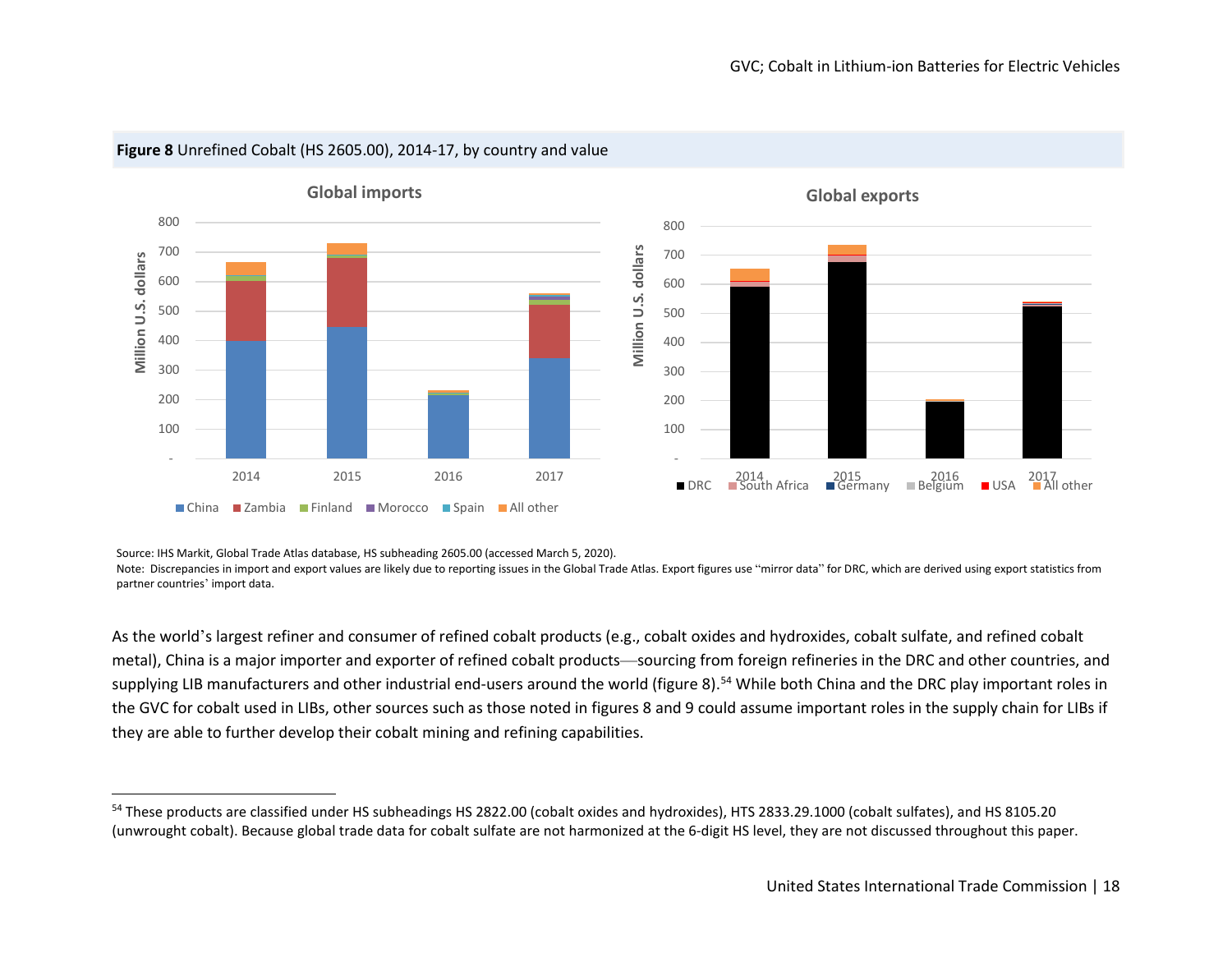

#### <span id="page-24-0"></span>**Figure 9** Refined cobalt (HS 2822.00 and HS 8105.20), 2014-17, by country and value

Source: IHS Markit, Global Trade Atlas database, HS subheadings 2822.00 and HS 8105.20 (accessed March 5, 2020).

 Note: Official trade statistics under HS subheadings 2822.00 and 8105.20. Discrepancies in import and export values are likely due to reporting issues in the Global Trade Atlas. Export figures use "mirror data," for DRC, which are derived using export statistics from partner countries' import data.

 Trade data indicate that much of the value added to cobalt occurs between the mining and refining stages. China, the largest importer of China's total trade AUVs for refined products such as unwrought cobalt and cobalt oxides and hydroxides are nearly three to ten times as much as AUVs for cobalt ores and concentrates (see table 5). unrefined cobalt reported unit values per kilogram from the DRC, the largest exporter, of \$1.49 in 2016, \$3.37 in 2017, and \$4.36 in 2018. Global refined import unit prices per kilogram from China show similar volatility, of \$5.36 in 2016, \$9.62 in 2017, and \$16.26 in 2018.<sup>55</sup> Furthermore,

<sup>55</sup> IHS Markit, Global Trade Atlas, accessed January 12, 2020.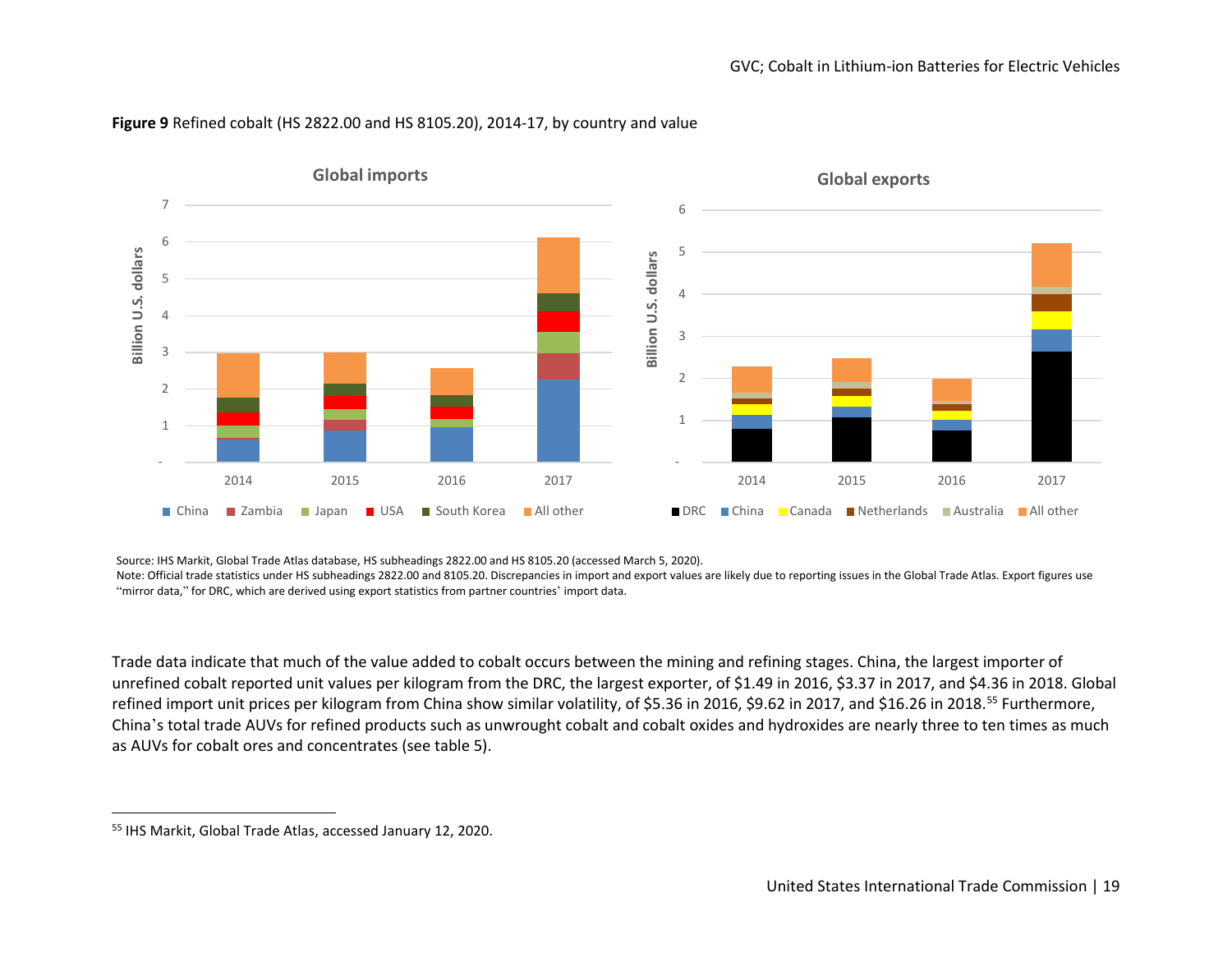| <b>HS Subheading</b> | <b>Description</b>           | China total trade AUVs, U.S.<br>dollars per kilogram (2017) |
|----------------------|------------------------------|-------------------------------------------------------------|
| 2605.00              | Cobalt ores and concentrates | \$3.41                                                      |
| 2822.00              | Cobalt oxides and hydroxides | \$37.40                                                     |
| 8105.20              | Unwrought cobalt (metal)     | \$10.16                                                     |

| Table 5 China total trade AUVs for unrefined and refined cobalt, U.S. dollars per kilogram, 2017 |  |
|--------------------------------------------------------------------------------------------------|--|
|--------------------------------------------------------------------------------------------------|--|

Source: IHS Markit, Global Trade Atlas, accessed March 16, 2020.

### **Global Value Chain Analysis**

 to refining—as products cross borders through the EV LIB value chain. These indicators have shortcomings, however, mostly due to the broad HS categories that provide a wider range of related Ratio, Grubel-Lloyd index, and Revealed Comparative Advantage (RCA).<sup>58</sup> GVC measurements to evaluate the recent activity of certain countries trading intermediate goods before integration into a final good are available based on trade data.<sup>[56](#page-25-0)</sup> Several trade-data based indicators are available that reveal the importance of a country's upstream participation—from mining products than the intermediate good of interest.<sup>[57](#page-25-1)</sup> The trade based GVC measures include the Coverage

 The Coverage Ratio is a broad measure of a country's position in the value chain and compares the values indicate that a country is downstream (at the end of the supply chain). Table 4 confirms that the that the DRC, as the main exporter of unrefined cobalt, is upstream in the value chain. China is downstream, as it accounted for over 60-percent of all global refined cobalt production in 2018 (figure 5). Chinese firms are expected to be the top suppliers of refined cobalt and LIBs for the next few years, comparison purposes and its advantages are position is also downstream, reflecting its lack of cobalt country's cobalt imports with its cobalt exports. Lower values indicate that a country is upstream (tends to produce the products at the beginning of the supply chain) in the value chain; conversely, higher DRC's coverage ratio in 2017[59](#page-25-3) was much lower than that of the United States and China**.** This confirms even though capacity is expected to grow in other locations. The United States is provided for mining and its industrial usage of refined cobalt.

 relates absolute net exports of cobalt with total trade (sum of exports and imports) of cobalt. A higher index value reflects more trade (closer to 100 percent). At 100 percent, the country exports as much of The Grubel-Lloyd Index (GL) provides country-level information on intra-material trade. This measure the good as it imports, yielding a high percentage for countries that produce raw materials. Conversely,

<span id="page-25-1"></span>https://www.oecd.org/sti/ind/measuring-trade-in-value-added.htm, 2019 (accessed December 9, 2019). <sup>57</sup> World Customs Organziation (WCO). (n.d.). *What is the Harmonized System?* Retrieved December 11, 2019, from

<span id="page-25-0"></span><sup>&</sup>lt;sup>56</sup> Other GVC indicators, such as TiVA are available at the industry, rather than intermediate product level. They also exclude relevant countries, such as DRC. OECD, "Trade in Value Added,"

<span id="page-25-2"></span>[http://www.wcoomd.org/en/topics/nomenclature/overview/what-is-the-harmonized-system.aspx.](http://www.wcoomd.org/en/topics/nomenclature/overview/what-is-the-harmonized-system.aspx)<br><sup>58</sup> Ahmad et al, "Indicators on global value chains: A guide for empirical work," July 6, 2017.<br><sup>59</sup> The data to calculate DRC's RC

<span id="page-25-3"></span>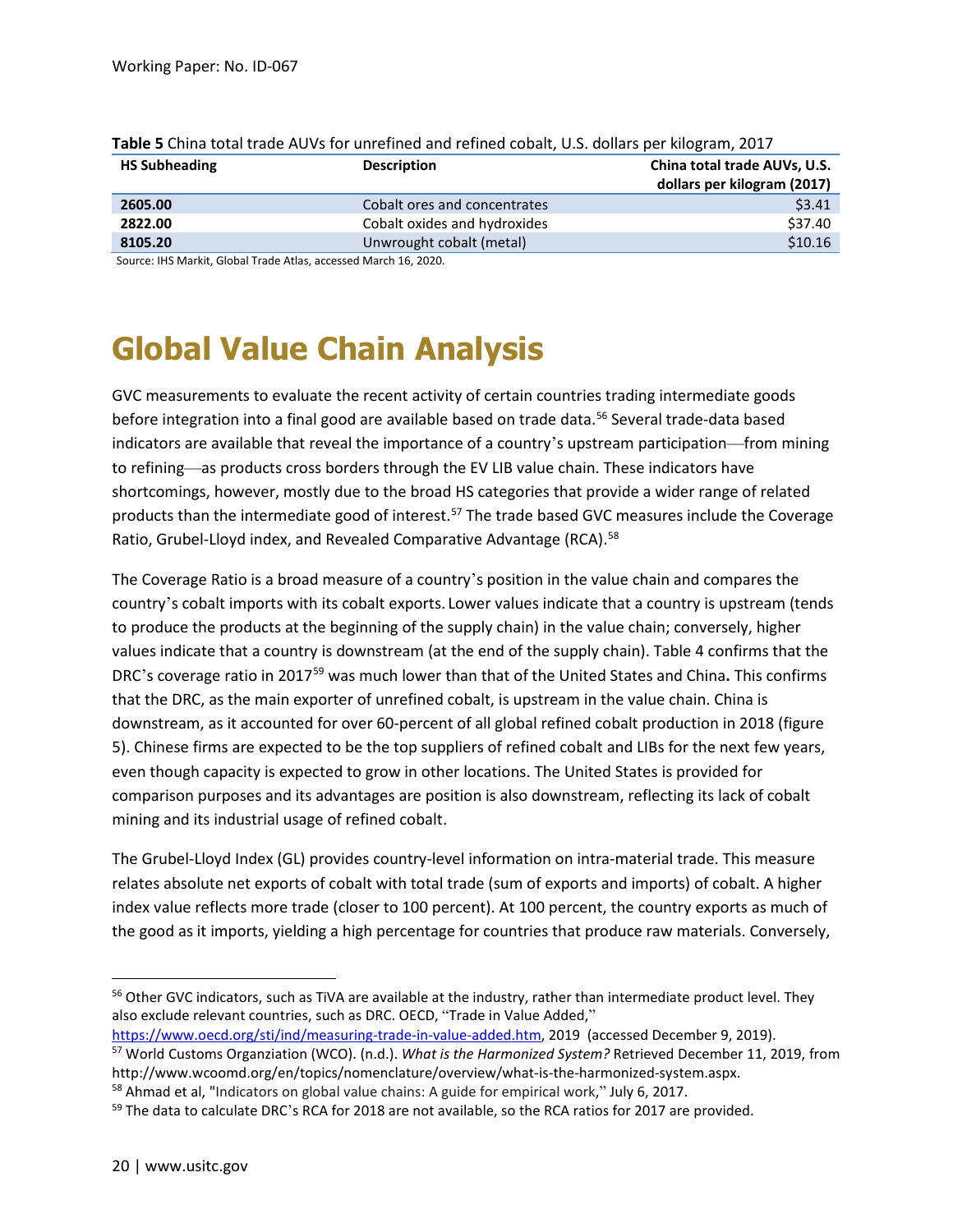if the value is zero, the country either only exports or imports the good. Lower percentages are likely outcomes for countries involved in refining and manufactures the LIB. The GL on cobalt trade (table 6) cobalt trade throughout the GVC; they both have high intra-material trade. confirms the DRC's position as a large unrefined cobalt exporter. Although the United States and China largely reflect these countries' imports for final product manufacture, both countries are involved in

 total global exports of cobalt to total global goods exports. DRC had the highest RCAs, reflecting its States have much lower outcomes. The United States is near unity, reflecting its relatively small proportion of cobalt exports to China. China, as the world's largest refiner and large consumer (LIB manufacturing), trades more modestly, compared with larger exporters such as DRC. However, China also exports more refined cobalt than is the global norm. The RCA measure for China does not capture China produces is consumed internally and used in the manufacturing of LIBs and other products. The final GVC indicator using trade data is the Revealed Comparative Advantage (RCA) index, which provides information on the intensity with which a country exports a product.<sup>60</sup> The RCA is measured as a proportion of the country's exports of cobalt to its total goods exports, divided by the proportion of production and exportation of large volumes of raw and refined cobalt, relative to global export norms. As the largest exporter of cobalt, DRC has a significant comparative advantage. China and the United the highly integrated nature of the country's LIB manufacturing industry. Most of the refined cobalt

| <b>Table &amp; Copair Incasares, Sciected Countiles, 2017</b> |                                  |                                             |            |  |  |  |
|---------------------------------------------------------------|----------------------------------|---------------------------------------------|------------|--|--|--|
| Country                                                       | Coverage ratio<br>(as a percent) | <b>Grubel-Lloyd Index</b><br>(as a percent) | <b>RCA</b> |  |  |  |
| China                                                         | 492.42                           | 33.80                                       | 3.4        |  |  |  |
|                                                               |                                  |                                             |            |  |  |  |
| <b>DRC</b>                                                    | 0.00                             | 0.00                                        | 3,340.9    |  |  |  |
| <b>United States</b>                                          | 598.35                           | 28.60                                       | 0.9        |  |  |  |

#### **Table 6** Cobalt Measures, Selected Countries, 2017

 Source: Staff calculations, IHS Markit, Global Trade Atlas, accessed March 5, 2020; HS 2605.00, HS 2822.00, HS 8105.20. Underlying measures are provided in Appendix A.

Note: This is the most recent year where data are available for each of the selected countries.

 The trade data and GVC measure results confirm the earlier descriptive analysis above and illustrate that the unrefined (upstream) product value chain is dominated by DRC, while the downstream value chain is total export than other countries do. China is involved throughout the GVC, but it imports more than it mostly in China. DRC exports much more cobalt relative to other countries and at a greater share of its exports.

### **Summary**

 analysis and GVC trade data measurement results show that the upstream value chain for cobalt is Cobalt is critically important to the composition of LIBs, which fuel electric vehicles. Both qualitative dominated by DRC and downstream is dominated by China. Currently, cobalt availability appears

<span id="page-26-0"></span> $60$  Values greater than unity (i.e. a score of 1) reveals a comparative commodity advantage, exporting more than its "fair" share. Conversely, values less than unity, the country has a comparative disadvantage, exporting less than its "fair" share in world trade.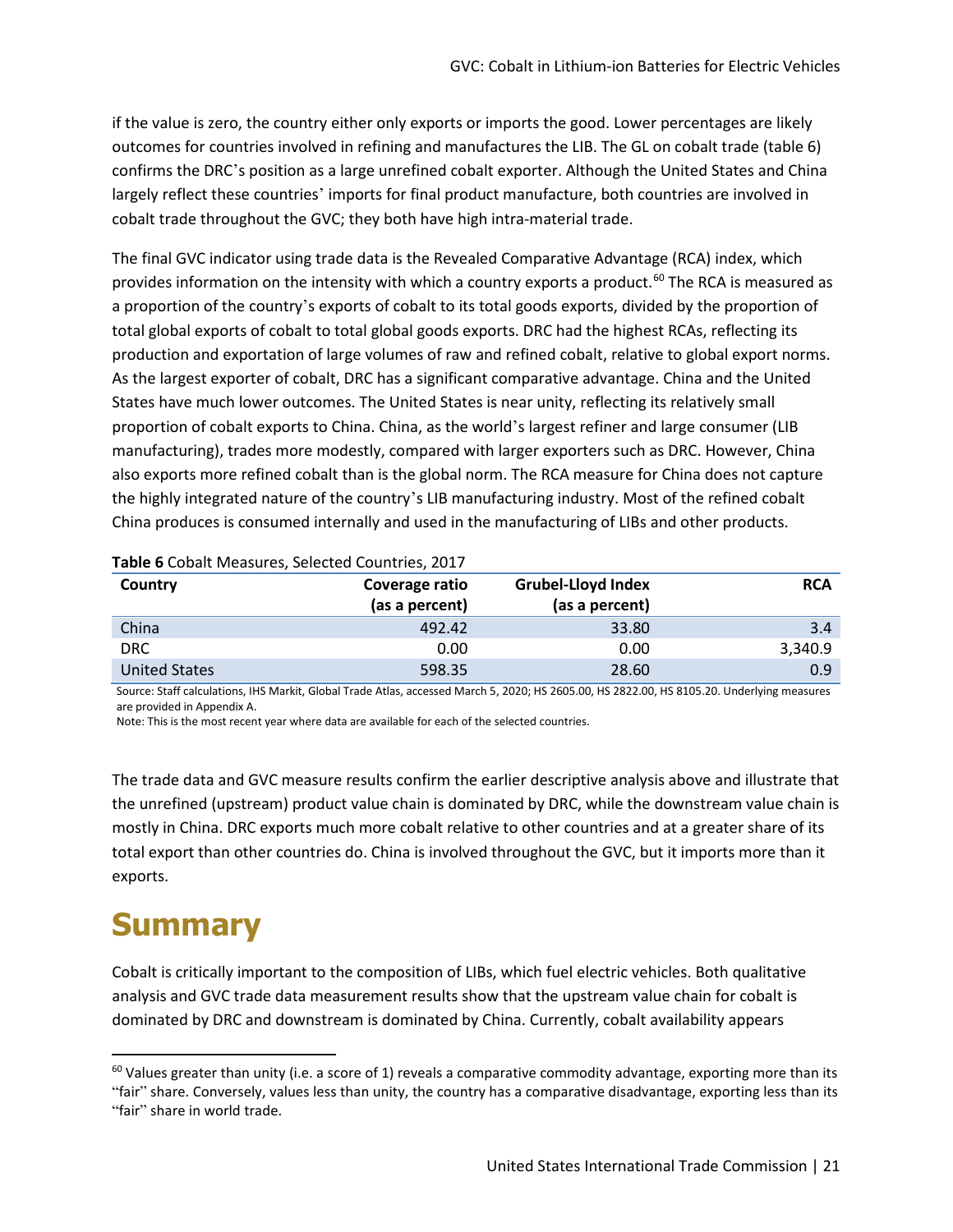adequate if there is no marked increase in EV demand worldwide. However, as consumers around the will continue to rise. As the global value chain for cobalt used in LIBs is currently concentrated in the two major players—the DRC and China—concerns over long-term supplies may result in major firms become increasingly vertically integrated as they and their respective subsidiaries acquire mining and refining assets in the DRC. These concerns may also lead to further research into potential substitutes and LIB recycling efforts, thereby ensuring greater resource security throughout the LIB supply chain. world adopt EVs in place of the vehicles based on traditional internal combustion engine technology, demand for energy storage systems such as LIBs and their precursor components—including cobalt diversifying their supply chains to include alternative sources. Additionally, major Chinese firms have and LIB recycling efforts, thereby ensuring greater resource security throughout the LIB supply chain.<br>22 |<www.usitc.gov><br>22 | www.usitc.gov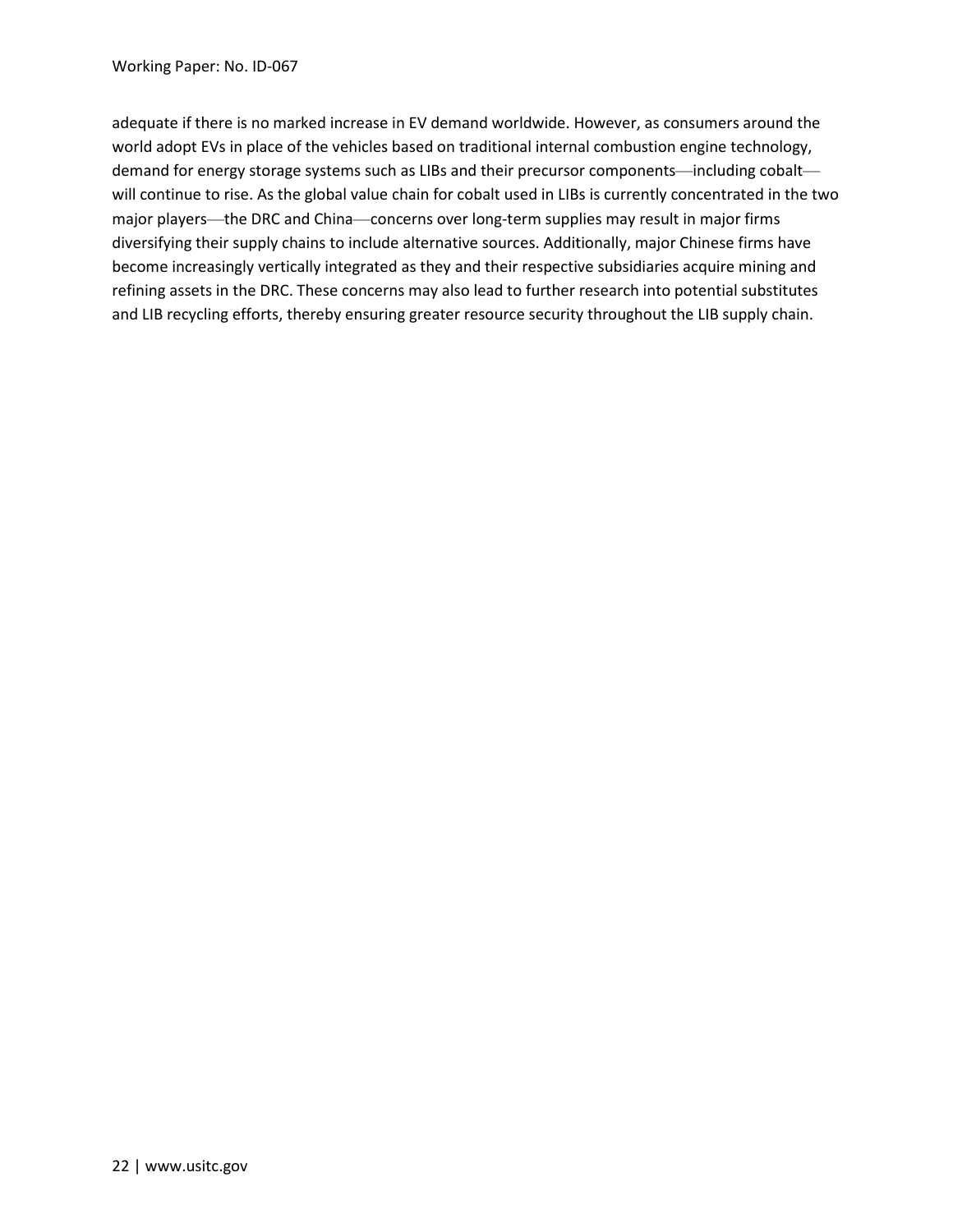### **Bibliography**

- Ahmad, Nadim, Timon Bohn, Nanno Mulder, Marcel Vaillant, and Dayna Zaclicever. "Indicators on global value chains: A guide for empirical work." *OECD Statistics Working Papers*, July 6, 2017. [http://dx.doi.org/10.1787/8502992f-en.](http://dx.doi.org/10.1787/8502992f-en)
- Airhart, Ellen. "Alternatives to Cobalt, the Blood Diamond of Batteries." Wired, June 7, 2018. [https://www.wired.com/story/alternatives-to-cobalt-the-blood-diamond-of-batteries/.](https://www.wired.com/story/alternatives-to-cobalt-the-blood-diamond-of-batteries/)
- Battery University. "BU-310: How Does Cobalt Work in Li-ion?" [http://batteryuniversity.com/learn/article/bu\\_310\\_cobalt](http://batteryuniversity.com/learn/article/bu_310_cobalt) (accessed December 30, 2019).
- Bell, Terrence. "Cobalt Metal Properties, Production, and Applications." The Balance, March 28, 2018. [https://www.thebalance.com/metal-profile-cobalt-2340131.](https://www.thebalance.com/metal-profile-cobalt-2340131)
- Chemaf. "About." <https://www.chemaf.com/about/>(accessed September 27, 2019).
- Chung, Jane and Joyce Lee. "Asian Battery Makers Eye Nickel Top-up as Cobalt Price Bites." Reuters, August 3, 2017. [https://www.reuters.com/article/us-southkorea-battery-cobalt/asian-battery](https://www.reuters.com/article/us-southkorea-battery-cobalt/asian-battery-makers-eye-nickel-top-up-as-cobalt-price-bites-idUSKBN1AJ0S8)[makers-eye-nickel-top-up-as-cobalt-price-bites-idUSKBN1AJ0S8.](https://www.reuters.com/article/us-southkorea-battery-cobalt/asian-battery-makers-eye-nickel-top-up-as-cobalt-price-bites-idUSKBN1AJ0S8)
- CMOC. "2017 Annual Report." [https://investingnews.com/daily/resource-investing/critical-metals](https://investingnews.com/daily/resource-investing/critical-metals-investing/cobalt-investing/top-cobalt-producing-companies/)[investing/cobalt-investing/top-cobalt-producing-companies/](https://investingnews.com/daily/resource-investing/critical-metals-investing/cobalt-investing/top-cobalt-producing-companies/) (accessed September 7, 2018).
- mine-law-offset-by-price-high-grades. Clowes, William. "Cobalt Explorers See Congo Mine Law Offset by Price, Grades." *Bloomberg*, June 21, 2018[. https://www.bloomberg.com/news/articles/2018-06-21/cobalt-explorers-see-congo-](https://www.bloomberg.com/news/articles/2018-06-21/cobalt-explorers-see-congo-mine-law-offset-by-price-high-grades)
- [mine-law-offset-by-price-high-grades.](https://www.bloomberg.com/news/articles/2018-06-21/cobalt-explorers-see-congo-mine-law-offset-by-price-high-grades) Clowes, William. "Congo Suspends Value-Added Tax on Mining Imports." *Bloomberg*, August 17, 2017[, https://www.bloomberg.com/news/articles/2017-08-17/congolese](https://www.bloomberg.com/news/articles/2017-08-17/congolese-government-suspends-value-added-tax-on-mining-imports)[government-suspends-value-added-tax-on-mining-imports.](https://www.bloomberg.com/news/articles/2017-08-17/congolese-government-suspends-value-added-tax-on-mining-imports)
- Cobalt Institute. "Ores Containing Cobalt." <https://www.cobaltinstitute.org/ores-containing-cobalt.html> (accessed August 3, 2018).
- Coffin, David, and Jeff Horowitz. "The Supply Chain for Electric Vehicle Batteries." *Journal of International Commerce and Economics,* December 2018. [https://www.usitc.gov/journals.](https://www.usitc.gov/journals)
- DeCarlo, Samantha, and Daniel Matthews. "More Than a Pretty Color-The Renaissance of the Cobalt Industry." *Journal of International Commerce and Economics*. February 2019. <http://www.usitc.gov/journals>.
- DeWinter-Schmitt, Rebecca. "What Do You Know About Batteries." Amnesty International, <https://www.amnestyusa.org/what-do-you-know-about-your-batteries/>(accessed May 18, 2020).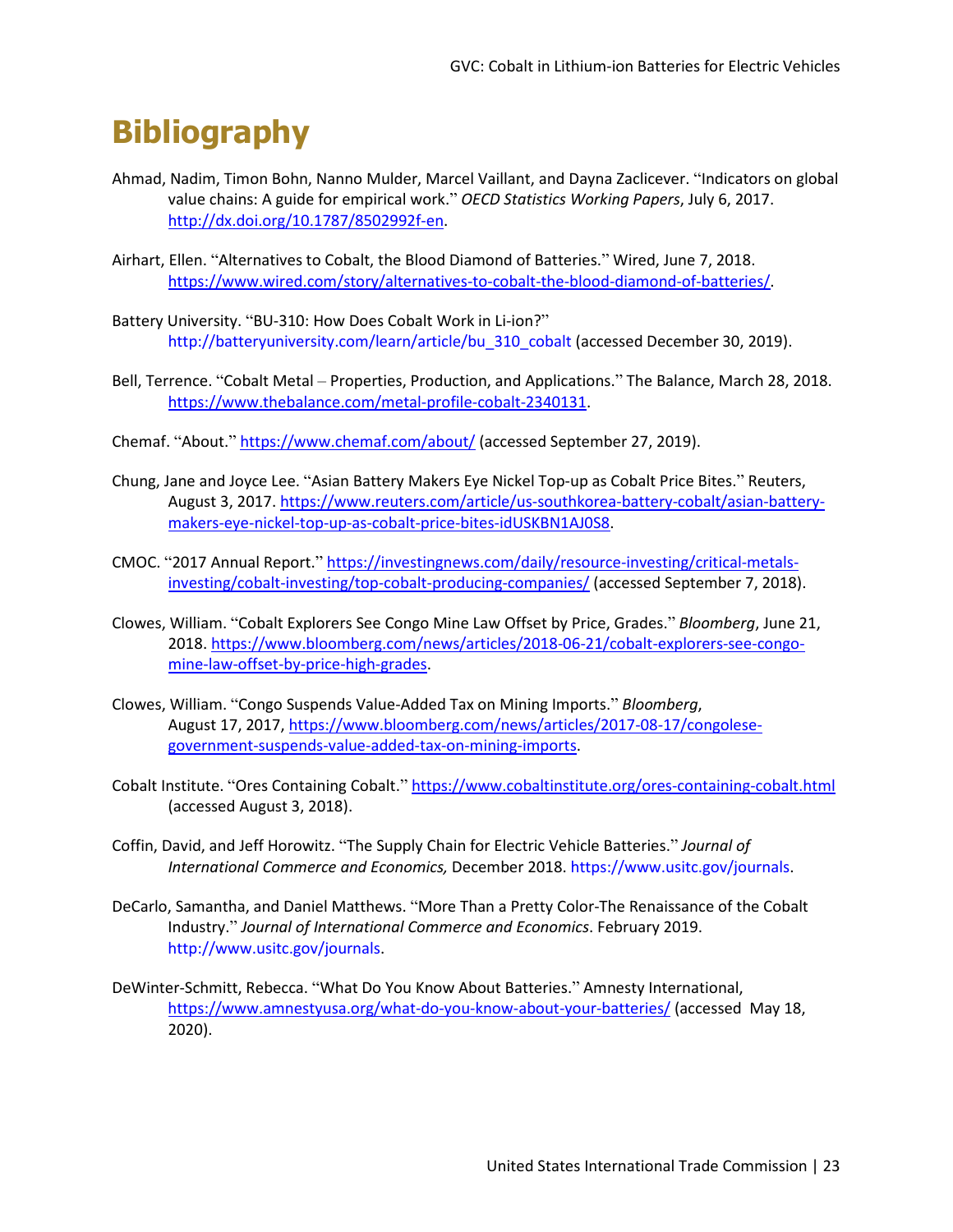- Economist Intelligence Unit. "The Road Ahead: China's New-Energy Vehicles." October 4, 2017. [http://www.eiu.com/industry/article/285962212/the-road-ahead-chinas-new-energy](http://www.eiu.com/industry/article/285962212/the-road-ahead-chinas-new-energy-vehicles/2017-10-04)[vehicles/2017-10-04.](http://www.eiu.com/industry/article/285962212/the-road-ahead-chinas-new-energy-vehicles/2017-10-04)
- Felter, Claire. "The Cobalt Boom." Council on Foreign Relations, June 15, 2019. [https://www.cfr.org/backgrounder/cobalt-boom.](https://www.cfr.org/backgrounder/cobalt-boom)
- Freeport Cobalt. "Connecting the World with Cobalt." [https://www.freeportcobalt.com/about/overview.html \(](https://www.freeportcobalt.com/about/overview.html)accessed September 16, 2019).
- Gandon, Sebastien. "No Cobalt, No Tesla?" TechCrunch, January 1, 2017. [https://techcrunch.com/2017/01/01/no-cobalt-no-tesla/.](https://techcrunch.com/2017/01/01/no-cobalt-no-tesla/)
- $2020$ ). Gaughran, Audrey. "Inside the DRC's Artisanal Mining Industry." Amnesty International. <https://www.amnestyusa.org/inside-the-drcs-artisinal-mining-industry/>(accessed May 18,
- 2020). Glencore. "Responsibly Sourcing the Commodities for Everyday Life: Annual Report 2018." [https://www.glencore.com/mwg](https://www.glencore.com/mwg-internal/de5fs23hu73ds/progress?id=LrbtVPuJVJODj1TQEe8Zho1mXZM_lRzedNAqHzcZFvg)[internal/de5fs23hu73ds/progress?id=LrbtVPuJVJODj1TQEe8Zho1mXZM\\_lRzedNAqHzcZFvg](https://www.glencore.com/mwg-internal/de5fs23hu73ds/progress?id=LrbtVPuJVJODj1TQEe8Zho1mXZM_lRzedNAqHzcZFvg)  (accessed September 18, 2019).
- Harvey, Jan. "Cobalt Cannot be Eradicated from Electric Car Batteries Umicore." Reuters, February 12, 2018[. https://www.reuters.com/article/umicore-cobalt/cobalt-cannot-be-eradicated-from](https://www.reuters.com/article/umicore-cobalt/cobalt-cannot-be-eradicated-from-electric-car-batteries-umicore-idUSL8N1Q2449)[electric-car-batteries-umicore-idUSL8N1Q2449.](https://www.reuters.com/article/umicore-cobalt/cobalt-cannot-be-eradicated-from-electric-car-batteries-umicore-idUSL8N1Q2449)
- Hirtenstein, Anna. "How to Mine Cobalt Without Going to Congo." Bloomberg, December 1, 2017. [https://www.bloomberg.com/news/articles/2017-12-01/the-cobalt-crunch-for-electric-cars](https://www.bloomberg.com/news/articles/2017-12-01/the-cobalt-crunch-for-electric-cars-could-be-solved-in-suburbia)[could-be-solved-in-suburbia.](https://www.bloomberg.com/news/articles/2017-12-01/the-cobalt-crunch-for-electric-cars-could-be-solved-in-suburbia)
- Fastmarkets MB, March 20, 2019. [https://www.fastmarkets.com/article/3864886/exclusive-drc-](https://www.fastmarkets.com/article/3864886/exclusive-drc-bans-cobalt-copper-concentrate-exports-cutting-off-zambia-trade)Hunter, Archie and Julian Luk. "DC Bans Cobalt, Copper Concentrate Exports, Cutting off Zambia Trade." [bans-cobalt-copper-concentrate-exports-cutting-off-zambia-trade.](https://www.fastmarkets.com/article/3864886/exclusive-drc-bans-cobalt-copper-concentrate-exports-cutting-off-zambia-trade)
- Katanga Mining Ltd. "Annual Information Form for the Year Ended December 31, 2019." April 1, 2019. [http://www.katangamining.com/~/media/Files/K/Katanga-mining](http://www.katangamining.com/%7E/media/Files/K/Katanga-mining-v2/investor_relations/annual-info-forms/aif-2018/annual-information-form-december-31-2018.pdf)[v2/investor\\_relations/annual-info-forms/aif-2018/annual-information-form-december-31-](http://www.katangamining.com/%7E/media/Files/K/Katanga-mining-v2/investor_relations/annual-info-forms/aif-2018/annual-information-form-december-31-2018.pdf) [2018.pdf](http://www.katangamining.com/%7E/media/Files/K/Katanga-mining-v2/investor_relations/annual-info-forms/aif-2018/annual-information-form-december-31-2018.pdf)
- Kay, Amanda. "6 Lithium-ion Battery Types," Investing News, July 23, 2018. [https://investingnews.com/daily/resource-investing/energy-investing/lithium-investing/6-types](https://investingnews.com/daily/resource-investing/energy-investing/lithium-investing/6-types-of-lithium-ion-batteries/)[of-lithium-ion-batteries/.](https://investingnews.com/daily/resource-investing/energy-investing/lithium-investing/6-types-of-lithium-ion-batteries/)
- Kay, Amanda. "5 Top Cobalt-mining Companies," Investing News, July 18, 2018. [https://investingnews.com/daily/resource-investing/critical-metals-investing/cobalt](https://investingnews.com/daily/resource-investing/critical-metals-investing/cobalt-investing/top-cobalt-producing-companies/)[investing/top-cobalt-producing-companies/.](https://investingnews.com/daily/resource-investing/critical-metals-investing/cobalt-investing/top-cobalt-producing-companies/)
- Larsen, Nicholas. "Why Have Cobalt Prices Crashed." International Banker, July 31, 2019. [https://internationalbanker.com/brokerage/why-have-cobalt-prices-crashed/.](https://internationalbanker.com/brokerage/why-have-cobalt-prices-crashed/)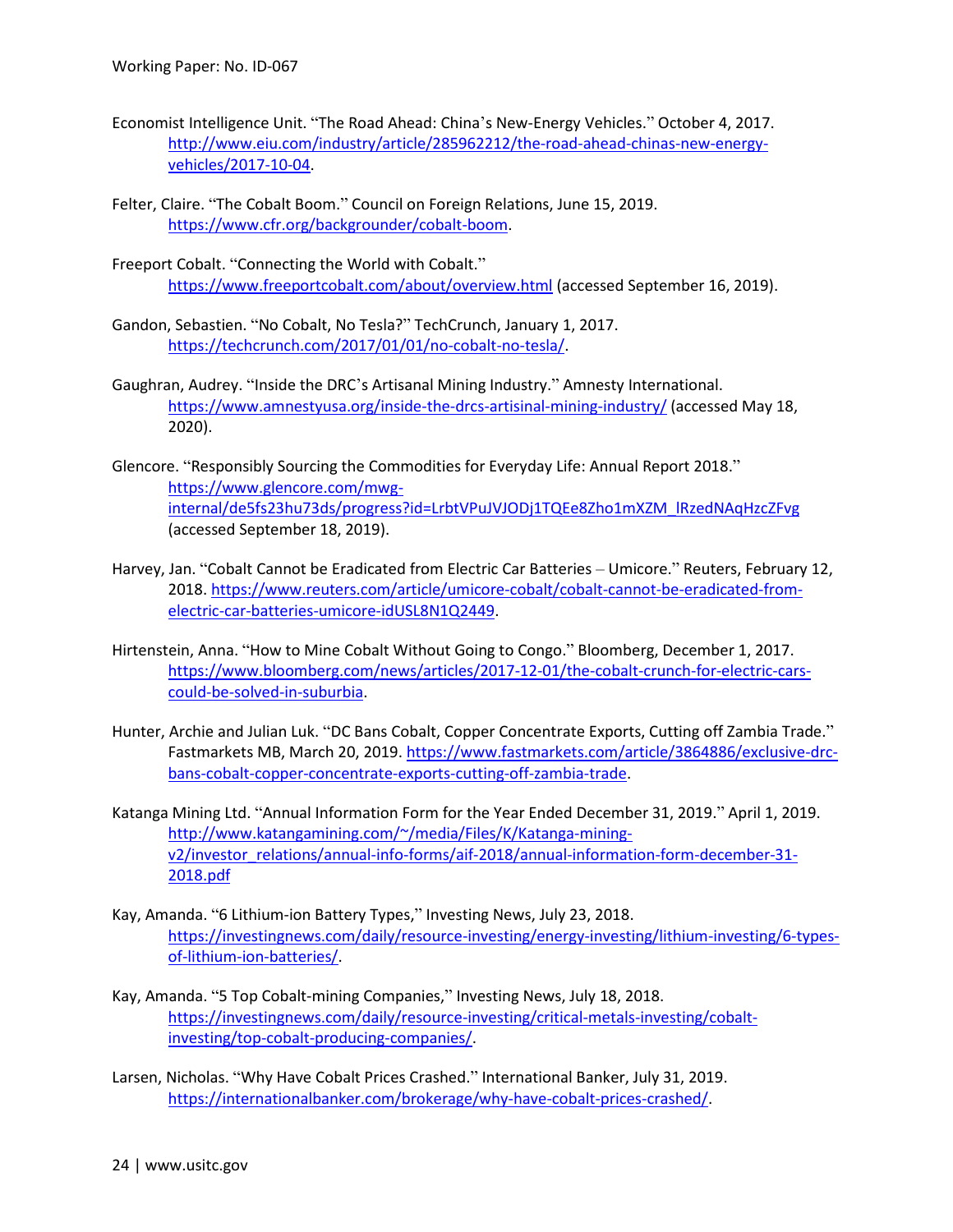- Lewis, Barbara. "Ford and IBM among quartet in Congo cobalt blockchain project." Reuters, January 16, 2019[. https://www.reuters.com/article/us-blockchain-congo-cobalt-electric/ford-and-ibm](https://www.reuters.com/article/us-blockchain-congo-cobalt-electric/ford-and-ibm-among-quartet-in-congo-cobalt-blockchain-project-idUSKCN1PA0C8)[among-quartet-in-congo-cobalt-blockchain-project-idUSKCN1PA0C8.](https://www.reuters.com/article/us-blockchain-congo-cobalt-electric/ford-and-ibm-among-quartet-in-congo-cobalt-blockchain-project-idUSKCN1PA0C8)
- Martin, Nik. "Glencore's Closure of Congolese Cobalt Mine Could Backfire." DW (Deutsche Welle), August 20, 2019[. https://www.dw.com/en/glencores-closure-of-congolese-cobalt-mine-could](https://www.dw.com/en/glencores-closure-of-congolese-cobalt-mine-could-backfire/a-50101698)[backfire/a-50101698.](https://www.dw.com/en/glencores-closure-of-congolese-cobalt-mine-could-backfire/a-50101698)
- Metorex. "Ruashi Mining." <http://www.metorexgroup.com/mine/ruashi-mining/>(accessed September 27, 2019).
- Mining Technology. "China Moly to raise stake in DRC's Tenke Fungurume mine." January 21, 2019. [https://www.mining-technology.com/news/china-moly-to-raise-stake-in-drcs-tenke-fungurume](https://www.mining-technology.com/news/china-moly-to-raise-stake-in-drcs-tenke-fungurume-mine/)[mine/.](https://www.mining-technology.com/news/china-moly-to-raise-stake-in-drcs-tenke-fungurume-mine/)
- Patterson, Scott and Russell Gold. "There's a Global Race to Control Batteries—and China is Winning." The Wall Street Journal, February 11, 2018[. https://www.wsj.com/articles/theres-a-global-race](https://www.wsj.com/articles/theres-a-global-race-to-control-batteriesand-china-is-winning-1518374815)[to-control-batteriesand-china-is-winning-1518374815.](https://www.wsj.com/articles/theres-a-global-race-to-control-batteriesand-china-is-winning-1518374815)
- Pilling, David. "Pilot Scheme Seeks to Produce First Ethical Cobalt from Congo." Financial Times, March 25, 2018. [https://www.ft.com/content/dcea899a-2f8c-11e8-b5bf-23cb17fd1498.](https://www.ft.com/content/dcea899a-2f8c-11e8-b5bf-23cb17fd1498)
- Radford, Charlotte, Archie Hunter, and Julian Luk. "DRC U-turns on Cobalt, Copper Concentrate Export Ban." Fastmarkets MB, March 21, 2019. [https://www.metalbulletin.com/Article/3865124/DRC-](https://www.metalbulletin.com/Article/3865124/DRC-U-turns-on-cobalt-copper-concentrate-export-ban-says-could-reimpose.html)[U-turns-on-cobalt-copper-concentrate-export-ban-says-could-reimpose.html.](https://www.metalbulletin.com/Article/3865124/DRC-U-turns-on-cobalt-copper-concentrate-export-ban-says-could-reimpose.html)
- Rajamanickam, Vishnu. "The Future of Electric Vehicles Lies in the Sourcing of Lithium and Cobalt for Batteries." August 1, 2018[. https://www.freightwaves.com/news/technology/the-future-of](https://www.freightwaves.com/news/technology/the-future-of-electric-vehicles-lie-in-the-sourcing-of-lithium-and-cobalt-for-batteries)[electric-vehicles-lie-in-the-sourcing-of-lithium-and-cobalt-for-batteries.](https://www.freightwaves.com/news/technology/the-future-of-electric-vehicles-lie-in-the-sourcing-of-lithium-and-cobalt-for-batteries)
- Ramsey, Jonathon. "Energy Density of EV and Gasoline Powertrains will Converge." The Drive, May 18, 2016[. https://www.thedrive.com/news/3539/energy-density-of-ev-and-gasoline-powertrains](https://www.thedrive.com/news/3539/energy-density-of-ev-and-gasoline-powertrains-will-converge)[will-converge.](https://www.thedrive.com/news/3539/energy-density-of-ev-and-gasoline-powertrains-will-converge)
- ReportLinker. "Global and China Cobalt Industry Report, 2018-2023." October 2018. [https://www.reportlinker.com/p04873771/Global-and-China-Cobalt-Industry-](https://www.reportlinker.com/p04873771/Global-and-China-Cobalt-Industry-Report.html?utm_source=PRN)[Report.html?utm\\_source=PRN.](https://www.reportlinker.com/p04873771/Global-and-China-Cobalt-Industry-Report.html?utm_source=PRN)
- Ross, Aaron. "China Moly to Help BHR to Acquire Stake in Congo's Tenke Copper Mine," Reuters, January 22, 2017. [https://www.reuters.com/article/congo-mining/china-moly-to-help-bhr](https://www.reuters.com/article/congo-mining/china-moly-to-help-bhr-acquire-stake-in-congos-tenke-copper-mine-idUSL5N1FC0KG)[acquire-stake-in-congos-tenke-copper-mine-idUSL5N1FC0KG.](https://www.reuters.com/article/congo-mining/china-moly-to-help-bhr-acquire-stake-in-congos-tenke-copper-mine-idUSL5N1FC0KG)
- Ross, Aaron. "Congo Delays Ban on Copper and Cobalt Concentrate Exports." Reuters, January 12, 2016. [https://af.reuters.com/article/drcNews/idAFL8N14W4GU20160112.](https://af.reuters.com/article/drcNews/idAFL8N14W4GU20160112)

Royal Society of Chemistry. "Periodic Table: Cobalt." [http://www.rsc.org/periodic](http://www.rsc.org/periodic-table/element/27/cobalt)[table/element/27/cobalt](http://www.rsc.org/periodic-table/element/27/cobalt) (accessed September 5, 2018).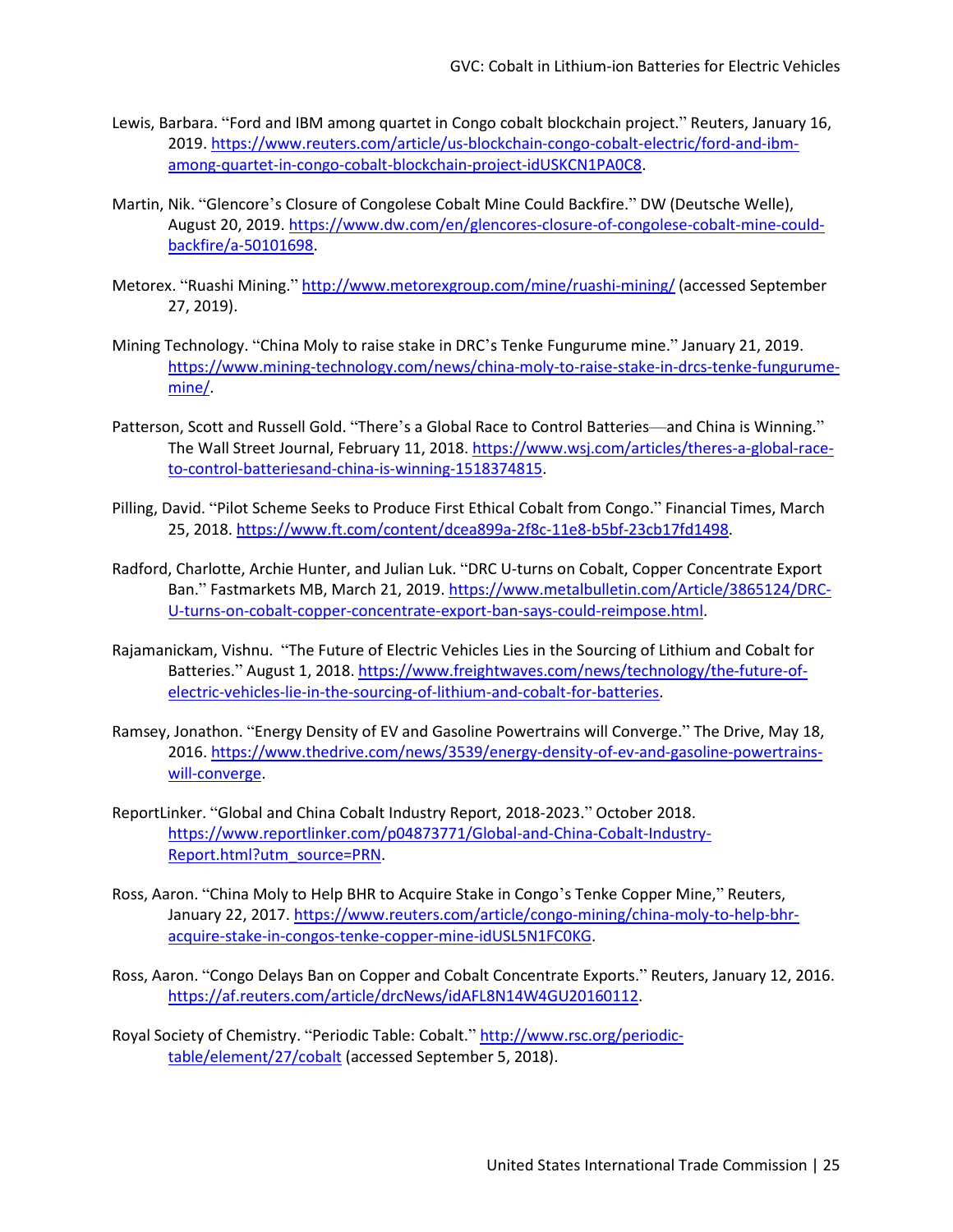- Sanderson, Henry. "Cobalt Rockets as Glencore Plans Closure of Major Mine." Financial Times, August 16, 2019. [https://www.ft.com/content/15071a6a-c02c-11e9-b350-db00d509634e.](https://www.ft.com/content/15071a6a-c02c-11e9-b350-db00d509634e)
- Sanderson, Henry. Congo's mining code will raise costs for cobalt consumers analyst.," Financial Times, March 8, 2018[. https://www.ft.com/content/05a623e2-22bf-11e8-add1-0e8958b189ea.](https://www.ft.com/content/05a623e2-22bf-11e8-add1-0e8958b189ea)
- Sanderson, Henry. "DR Congo to support cobalt prices by buying 'artisanal' supply." Financial Times, January 31, 2020. [https://www.ft.com/content/90d2116a-4437-11ea-a43a-c4b328d9061c.](https://www.ft.com/content/90d2116a-4437-11ea-a43a-c4b328d9061c)
- Scott, Alex. "Umicore Buys Big Cobalt Refinery in Finland." Chemical and Engineering News, June 1, 2019[. https://cen.acs.org/pharmaceuticals/generics/Umicore-buys-big-cobalt-refinery/97/i22.](https://cen.acs.org/pharmaceuticals/generics/Umicore-buys-big-cobalt-refinery/97/i22)
- Overview." *Office of Industries Working Papers*. Washington, D.C.: U.S. International Trade Commission (USITC). Forthcoming. Scott, Sarah and Robert Ireland. "Lithium-ion Battery Materials and Their Global Value Chains: An
- Shedd, Kim B. "Cobalt." *Mineral Commodity Summaries.* Reston, VA: U.S. Geological Survey (USGS), various years. [https://www.usgs.gov/centers/nmic/cobalt-statistics-and-information.](https://www.usgs.gov/centers/nmic/cobalt-statistics-and-information)
- Shirouzou, Norihiko, and Paul Lienert. " Exclusive: Tesla's secret batteries aim to rework the math for electric cars and the grid." Reuters, May 14, 2020. [https://www.reuters.com/article/us-autos](https://www.reuters.com/article/us-autos-tesla-batteries-exclusive/exclusive-teslas-secret-batteries-aim-to-rework-the-math-for-electric-cars-and-the-grid-idUSKBN22Q1WC)[tesla-batteries-exclusive/exclusive-teslas-secret-batteries-aim-to-rework-the-math-for-electric](https://www.reuters.com/article/us-autos-tesla-batteries-exclusive/exclusive-teslas-secret-batteries-aim-to-rework-the-math-for-electric-cars-and-the-grid-idUSKBN22Q1WC)[cars-and-the-grid-idUSKBN22Q1WC.](https://www.reuters.com/article/us-autos-tesla-batteries-exclusive/exclusive-teslas-secret-batteries-aim-to-rework-the-math-for-electric-cars-and-the-grid-idUSKBN22Q1WC)
- Electric Cars." Business Insider, January 9, 2018[. https://www.businessinsider.com/new-cobalt-](https://www.businessinsider.com/new-cobalt-rechargeable-batteries-could-be-a-gamechanger-2018-1)Slav, Irina. "New Rechargeable Batteries That Use Iron Instead of Cobalt Could be a Game Changer for [rechargeable-batteries-could-be-a-gamechanger-2018-1.](https://www.businessinsider.com/new-cobalt-rechargeable-batteries-could-be-a-gamechanger-2018-1)
- Taylor, Susan. "Freeport, China Moly Agree to End Talks on Cobalt Assets." Reuters, June 14, 2018. [https://www.reuters.com/article/us-freeport-mcmoran-cmoc/freeport-china-moly-agree-to](https://www.reuters.com/article/us-freeport-mcmoran-cmoc/freeport-china-moly-agree-to-end-talks-on-cobalt-assets-idUSKBN1952V5)[end-talks-on-cobalt-assets-idUSKBN1952V5.](https://www.reuters.com/article/us-freeport-mcmoran-cmoc/freeport-china-moly-agree-to-end-talks-on-cobalt-assets-idUSKBN1952V5)
- The Economist. "What if China corners the cobalt market?" March 24, 2018. [https://www.economist.com/finance-and-economics/2018/03/24/what-if-china-corners-the](https://www.economist.com/finance-and-economics/2018/03/24/what-if-china-corners-the-cobalt-market)[cobalt-market.](https://www.economist.com/finance-and-economics/2018/03/24/what-if-china-corners-the-cobalt-market)
- October 9, 2019[. https://www.nsenergybusiness.com/news/china-drc-mining-sector-](https://www.nsenergybusiness.com/news/china-drc-mining-sector-acquisition/)Todd, Felix. "China Consolidates Vice-Grip on DRC Mining Sector with \$194 Acquisition." NS Energy, [acquisition/.](https://www.nsenergybusiness.com/news/china-drc-mining-sector-acquisition/)
- U.S. Department of State. "2019 Country Reports on Human Rights Practices: Democratic Republic of the Congo." [https://www.state.gov/reports/2019-country-reports-on-human-rights](https://www.state.gov/reports/2019-country-reports-on-human-rights-practices/democratic-republic-of-the-congo/)[practices/democratic-republic-of-the-congo/](https://www.state.gov/reports/2019-country-reports-on-human-rights-practices/democratic-republic-of-the-congo/) (accessed May 18, 2020).
- U.S. International Trade Commission Interactive Tariff and Trade DataWeb (USITC DataWeb)/U.S/ Department of Commerce (USDOC) (accessed various dates).
- Vale. "Form 20-F 2018." April 18, 2019[. http://www.vale.com/EN/investors/information](http://www.vale.com/EN/investors/information-market/annual-reports/20f/20FDocs/Vale_20-F%20FY2018%20-%20final_i.pdf)[market/annual-reports/20f/20FDocs/Vale\\_20-F%20FY2018%20-%20final\\_i.pdf.](http://www.vale.com/EN/investors/information-market/annual-reports/20f/20FDocs/Vale_20-F%20FY2018%20-%20final_i.pdf)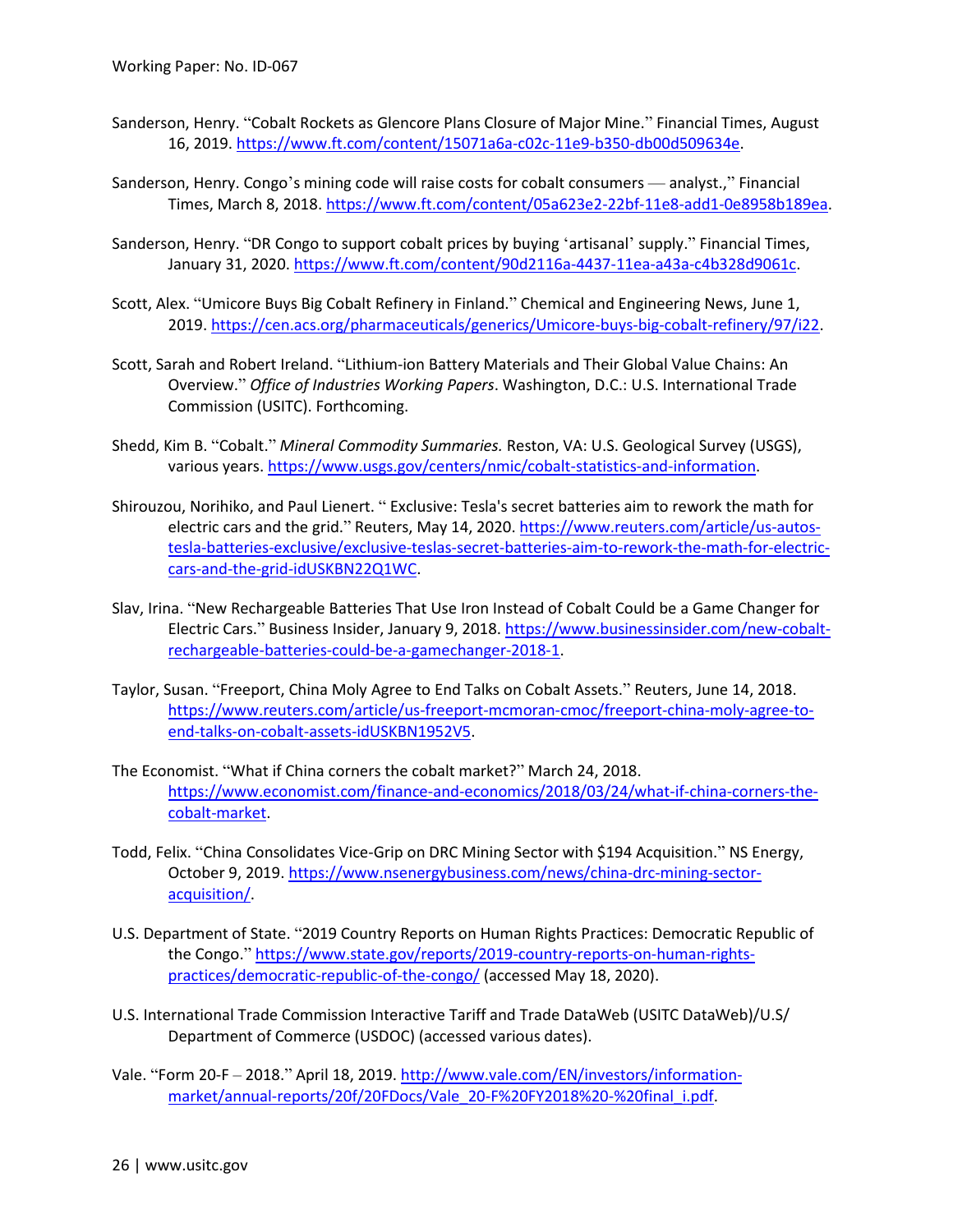- Xun, Sean. "The Minerals Industry of China." *2016 Minerals Yearbook*. Reston, VA: USGS, December 2018[. https://prd-wret.s3-us-west-](https://prd-wret.s3-us-west-2.amazonaws.com/assets/palladium/production/atoms/files/myb3-2016-chn.pdf)[2.amazonaws.com/assets/palladium/production/atoms/files/myb3-2016-chn.pdf.](https://prd-wret.s3-us-west-2.amazonaws.com/assets/palladium/production/atoms/files/myb3-2016-chn.pdf)
- Yager, Thomas R. "The Mineral Industry of Congo (Kinshasa)." *2015 Minerals Yearbook*. Reston, VA: USGS, July 2019. [https://prd-wret.s3-us-west-](https://prd-wret.s3-us-west-2.amazonaws.com/assets/palladium/production/atoms/files/myb3-2015-congo-kinshasha.pdf)[2.amazonaws.com/assets/palladium/production/atoms/files/myb3-2015-congo-kinshasha.pdf.](https://prd-wret.s3-us-west-2.amazonaws.com/assets/palladium/production/atoms/files/myb3-2015-congo-kinshasha.pdf)
- Yano Research Institute Ltd. "Global Market of Major Four LIB (Lithium Ion Battery) Components: Key Research Findings 2018." November 9, 2018. [https://www.yanoresearch.com/en/press](https://www.yanoresearch.com/en/press-release/show/press_id/2028)[release/show/press\\_id/2028.](https://www.yanoresearch.com/en/press-release/show/press_id/2028)
- Zentrum für Sonnenenergie- und Wasserstoff-Forschung Baden-Württemberg (ZSW). "Global EV Stock." [https://www.zsw-bw.de/en/media-center/data-service.html#c6700 \(](https://www.zsw-bw.de/en/media-center/data-service.html#c6700)accessed September 11, 2019).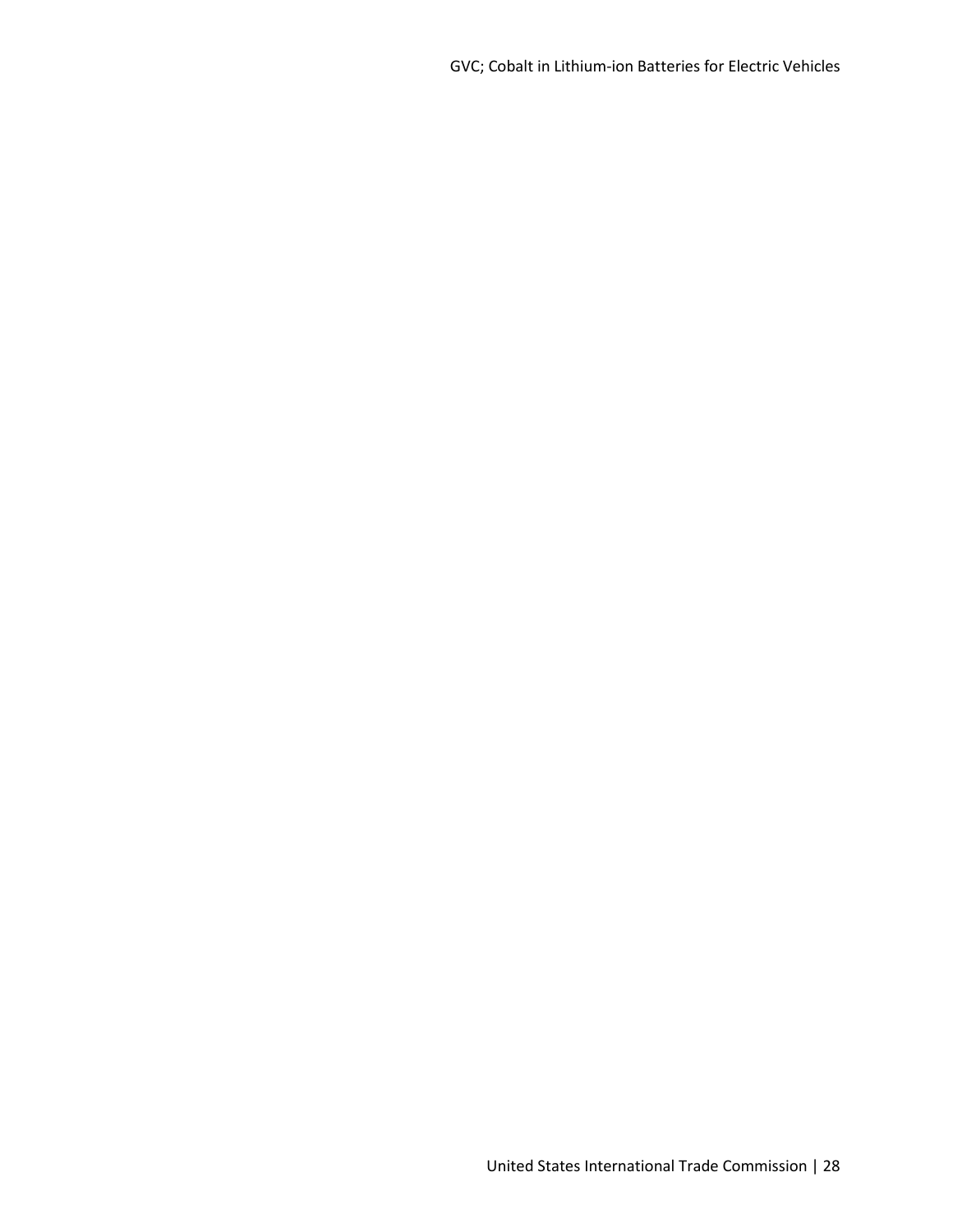Appendix A: GVC Measures Analysis for Cobalt

# **Appendix A GVC Measures Analysis for Cobalt**

United States International Trade Commission | 29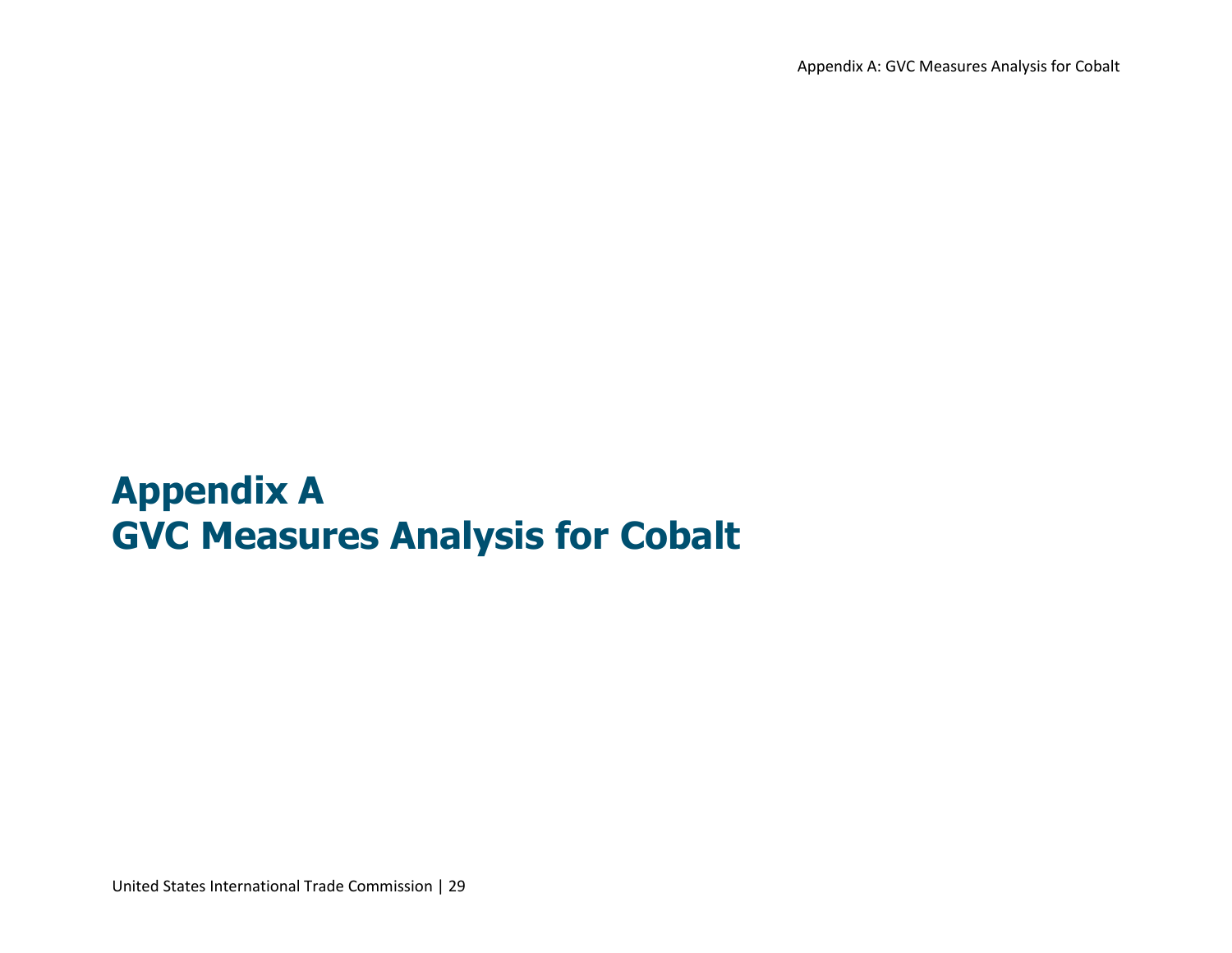#### **Table A.1** Unprocessed Cobalt, percent of value, 2017

|            | <b>Coverage Ratio:</b>           |                       |                       |                         |                       |                      |                        |
|------------|----------------------------------|-----------------------|-----------------------|-------------------------|-----------------------|----------------------|------------------------|
|            | <b>Unprocessed</b><br>Imports to | <b>Unprocessed</b>    | <b>Unprocessed</b>    | Trade in                | <b>Unprocessed</b>    | <b>Unprocessed</b>   | Trade in               |
|            | <b>Unprocessed</b>               | <b>Exports to All</b> | Imports to All        | Unprocessed to          | <b>Exports to All</b> | Imports to All       | <b>Unprocessed to</b>  |
| Country    | <b>Exports</b>                   | <b>Cobalt Exports</b> | <b>Cobalt Imports</b> | <b>All Cobalt Trade</b> | <b>Goods Exports</b>  | <b>Goods Imports</b> | <b>All Goods Trade</b> |
| China      | 251,314.5                        | 0.0                   | 13.0                  | 10.8                    | 0.0                   | 0.0                  | 0.0                    |
| <b>DRC</b> | 0.0                              | 16.5                  | 22.8                  | 16.5                    | 3.8                   | 0.0                  | 2.3                    |
| U.S.       | 43.2                             | 1.6                   | 0.1                   | 0.3                     | 0.0                   | 0.0                  | 0.0                    |

Source: Staff calculations, IHS Markit, Global Trade Atlas database, HS subheading 2605.00 (accessed March 5, 2020).

#### **Table A.2** Refined Cobalt, percent of value, 2017

|            | <b>Coverage Ratio: Refined</b> |                               |                               |                                |                               |
|------------|--------------------------------|-------------------------------|-------------------------------|--------------------------------|-------------------------------|
|            | <b>Imports to Refined</b>      | <b>Refined Exports to All</b> | <b>Refined Imports to All</b> | <b>Trade in Refined to All</b> | <b>Refined Exports to All</b> |
| Country    | <b>Exports</b>                 | <b>Cobalt Exports</b>         | <b>Cobalt Imports</b>         | <b>Cobalt Trade</b>            | <b>Goods Exports</b>          |
| China      | 428.4                          | 100.0                         | 87.0                          | 89.2                           | 0.0 <sub>1</sub>              |
| <b>DRC</b> | 0.0                            | 83.5                          | 77.2                          | 83.5                           | 19.1                          |
| U.S.       | 607.2                          | 98.4                          | 99.9                          | 99.7                           | 0.0                           |

Source: Staff calculations, IHS Markit, Global Trade Atlas database, HS subheadings 2822.00 and 8105.20 (accessed March 5, 2020).